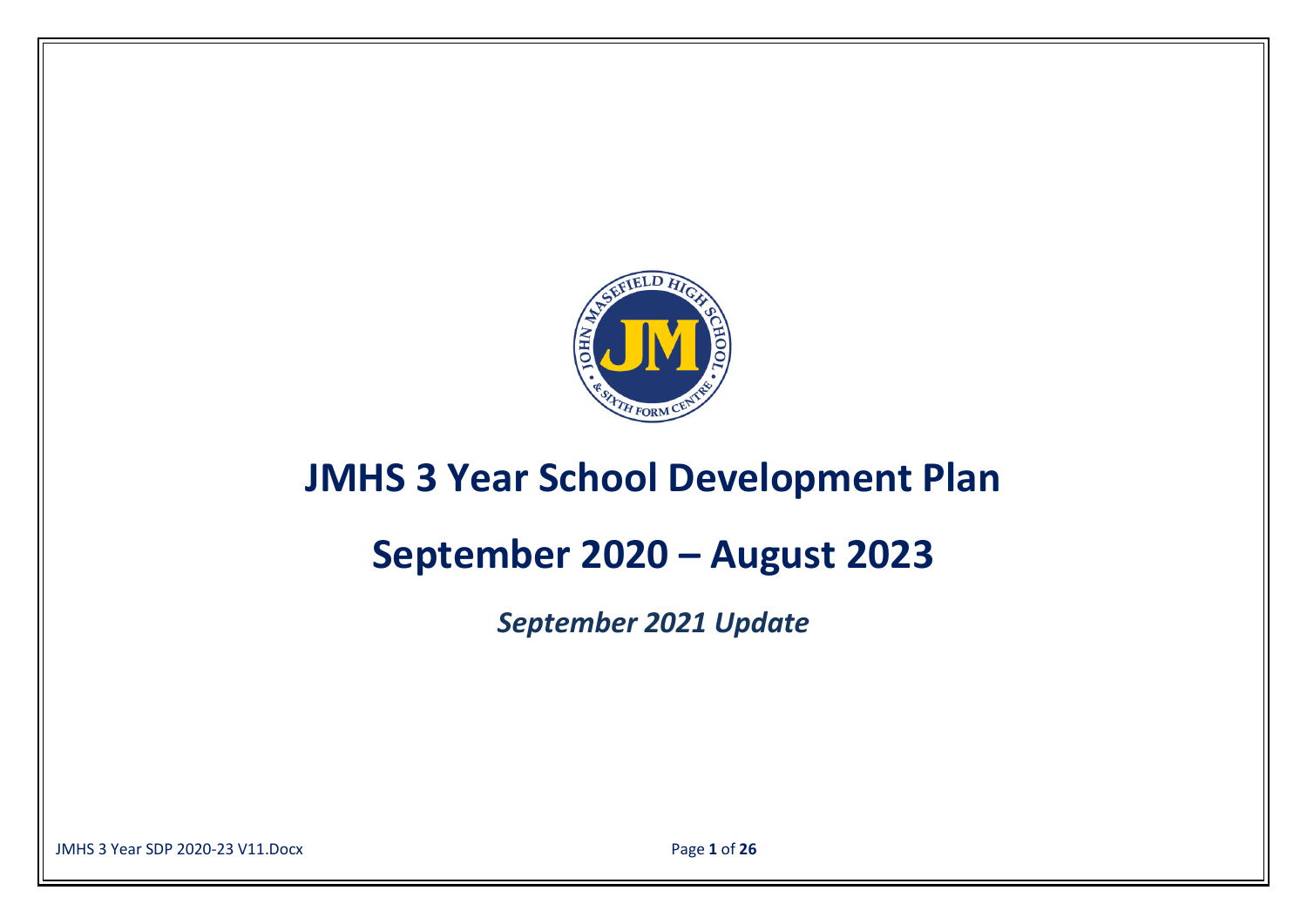## **Table of Contents**

| $h_{\cdot}$ |  |
|-------------|--|
|             |  |
| $d_{\cdot}$ |  |
| $e_{1}$     |  |
|             |  |
|             |  |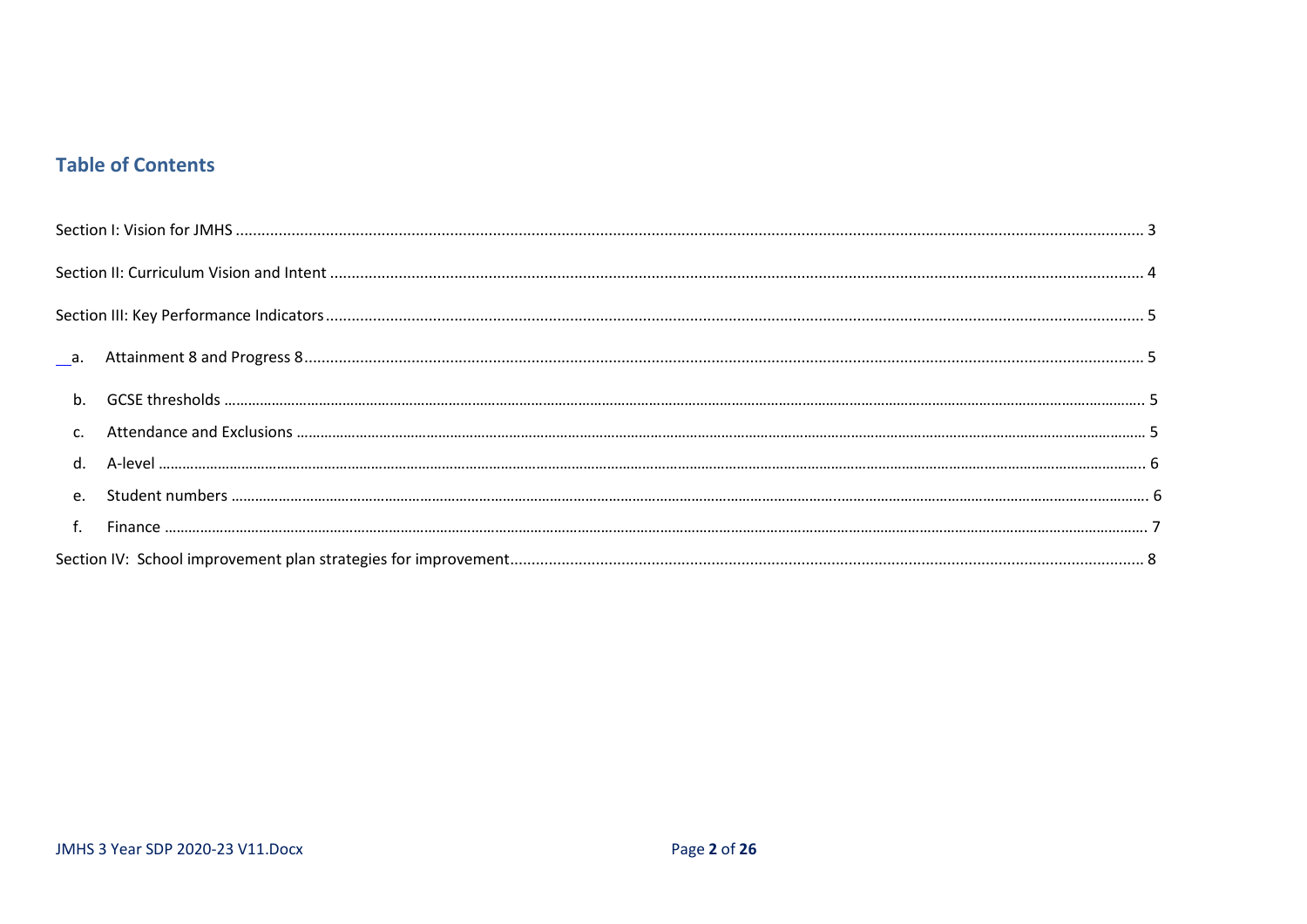## <span id="page-2-0"></span>**Section I: Vision for JMHS**

JMHS has three key aims:

- 1. Excellent and enjoyable learning for all.
- 2. Enabling each individual to achieve his or her personal best.
- 3. Building a community where we all support each other.

This school development plan aims to build on current strengths and address areas of weakness. The plan covers the three year period from September 2020 until August 2023. We believe that our strategy over the next three years should be based upon the following key priorities:

- A. Continue to develop a coherent curriculum that helps students build knowledge incrementally through careful sequencing of learning and ensuring students can achieve mastery and apply their learning.
- B. Further improve and refine routines and expectations, so that students work productively in a highly supportive environment. Invest in and develop the physical environment of the school to further support our key aim of excellent and enjoyable learning for all
- C. Further develop our systems for providing excellent pastoral care for all students including support for vulnerable students, those with SEND and students with behavioural challenges.
- D. Develop our teachers' skills in successfully teaching the curriculum, managing challenging behaviour and motivating students to be conscientious, considerate and co-operative.
- E. Develop JM6 to become a dynamic and exciting sixth form where students experience excellent learning and teaching, can access a wide range of enrichment activities and receive excellent bespoke support and guidance.

We will achieve these aims through:

- Highly effective leadership, management and governance.
- Ensuring effective financial management including careful monitoring of spending, ensuring best value and maximising funding to improve our facilities.
- Policies and procedures that treat all members of the school equitably and respectfully.
- Supporting all our students and staff with developing their knowledge and skills in a positive environment where we all enjoy working together.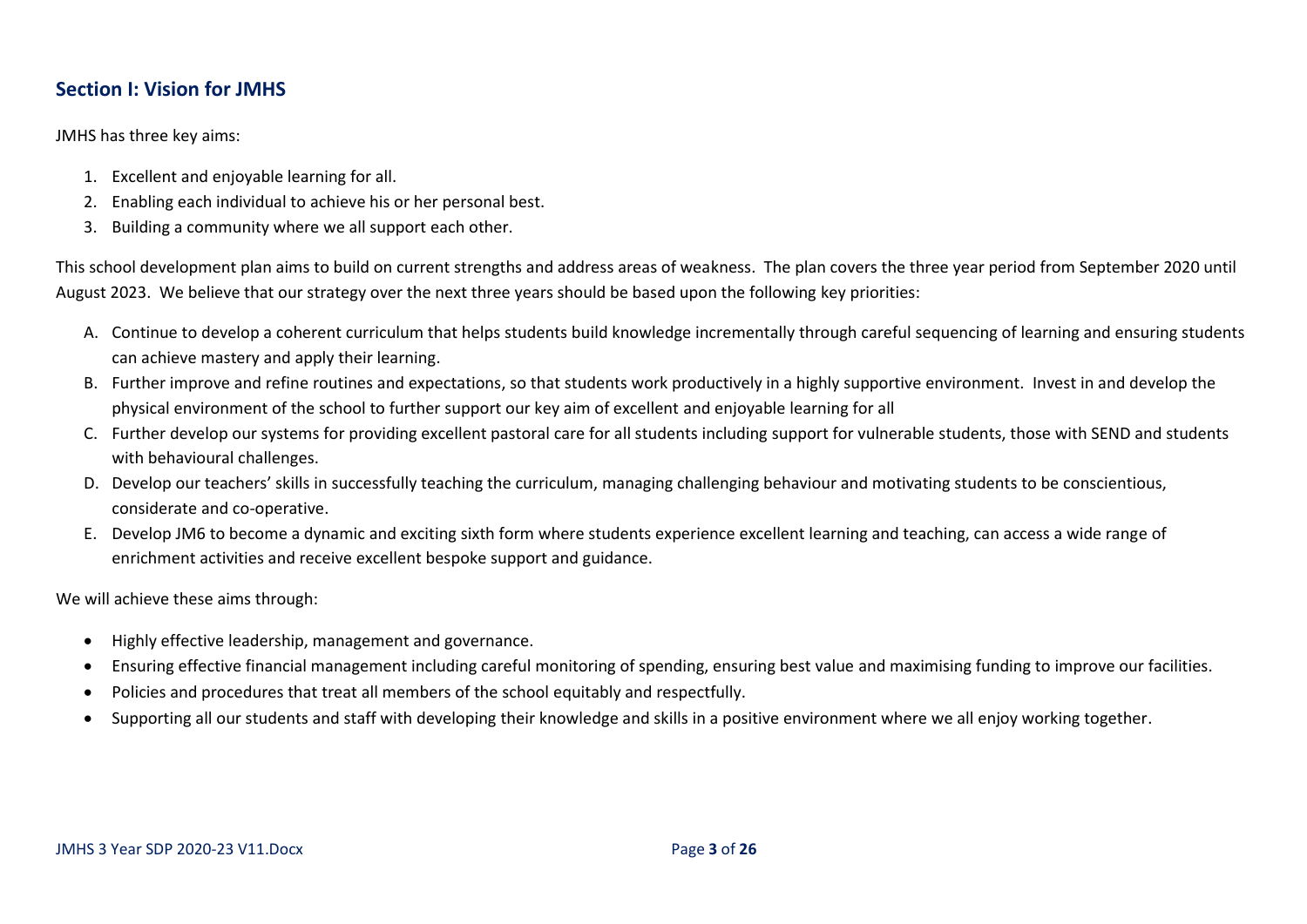## <span id="page-3-0"></span>**Section II: Curriculum Vision and Intent**

At John Masefield High School, our aim is to provide excellent and enjoyable learning for all students through a broad and balanced curriculum. Through developing excellent knowledge in each of our faculty areas and a broader appreciation of culture, our students develop a love of learning. Through learning the curriculum, we strive to develop the qualities of being conscientious, considerate and co-operative in our students and to enhance their opportunities for life.

At JMHS each of our curriculum areas has identified key knowledge that will enable students to have an excellent understanding of our cultural heritage and the world around us. The key knowledge taught in our curriculum at least matches and, in many subjects, goes beyond national curriculum requirements.

In designing our subject curricula, teachers have sequenced the teaching of knowledge, so key concepts that underpin understanding and later knowledge are covered earlier in the course, and then revisited numerous times as more detailed knowledge is built. We connect new learning to previous experience and knowledge and make learning relevant to real world contexts where opportunities allow.

Our curriculum includes an extensive enrichment programme (which includes a wide range of clubs, cultural visits and leadership opportunities), so that students enjoy learning and understand how aspects of science, the arts and culture are interconnected in a fascinating and exciting way. Enrichment activities also help develop student's personal skills such as confidence, team building, emotional development, physical fitness – all of which support their progress at school and beyond it into later life.

We are aware that students learn at different rates and that some students will find learning more challenging than others. A core principle for us is all students are supported to learn. In order to achieve this, we put in place additional group and individual support to help students struggling to achieve mastery. We set students who have achieved fluency and mastery more complex challenges.

Our students are given many opportunities to apply their knowledge in a broad range of academic and vocational studies, so that they become increasingly confident and skilful in application. This enables our students to achieve success in examinations at GCSE and Advanced Level, but also to solve complex real-life problems.

**A more detailed overview of the whole school curriculum and subject curricula is provided on the school website (**[https://www.jmhs.hereford.sch.uk/curriculum/\)](https://www.jmhs.hereford.sch.uk/curriculum/)**.**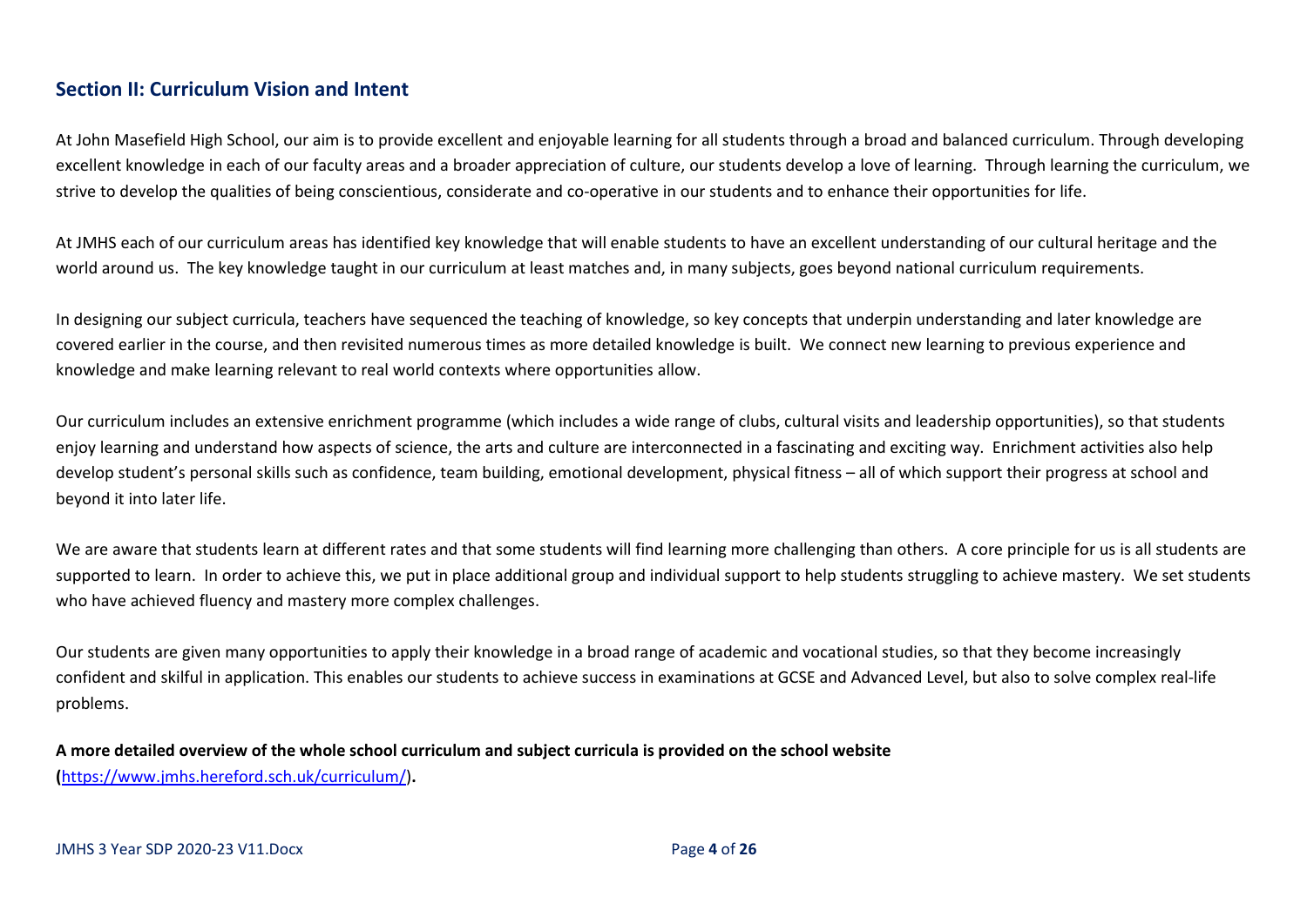## <span id="page-4-0"></span>**Section III: Key Performance Indicators**

## <span id="page-4-1"></span>**a. Attainment 8 and Progress 8**

Students did not take GCSEs in 2020 or 2021 therefore there is no data available. All schools submitted Teacher Assessed Grades (TAGs) based on assessments taken in class. Students achieved well in teacher assessments. Overall grades were approximately 0.4 grades higher than those achieved in 2019, with disadvantaged students and those who struggled in their earlier years, working particularly hard during Year 10 and Year 11.

Factors that contributed to students achieving well in TAGS included:

- Effective live teaching during lockdown.
- An excellent ethos in the year group including good behaviour and excellent workrate.
- Improved curriculum design

## <span id="page-4-2"></span>**b. GCSE thresholds**

See above

## <span id="page-4-3"></span>**c. Attendance and Exclusions**

#### Attendance

Due to lockdowns the only period for which there is comparison to national data is the Autumn 2020 Term. The ISDR report from OFSTED ISDR indicates that for the Autumn 2020 Term the JMHS overall absence rate was 5.8%. This figure is in line with national averages, but higher than other schools with similar levels of deprivation. The ISDR report also states that a relatively large number of student (16.4%) had overall attendance at or below 90%. These student are officially classed as persistent absentees. The ISDR states that we had more persistent absentees for this term than schools with a similar level of deprivation. Even though this data is for just one term during a pandemic it indicates that we need to review our procedures to maximise attendance.

#### Exclusion

The ISDR report, picks up mothering exceptional about the number of exclusion in the 2018-19 academic year, the last year analysed. Our own data indicates that for the academic year 2020-21 there were 4 fixed term exclusions (now called suspensions) compared to 61 in the previous academic year. However, it should be borne in mind that the nine school weeks where students were home learning during lockdown is a likely factor contributing to this reduction.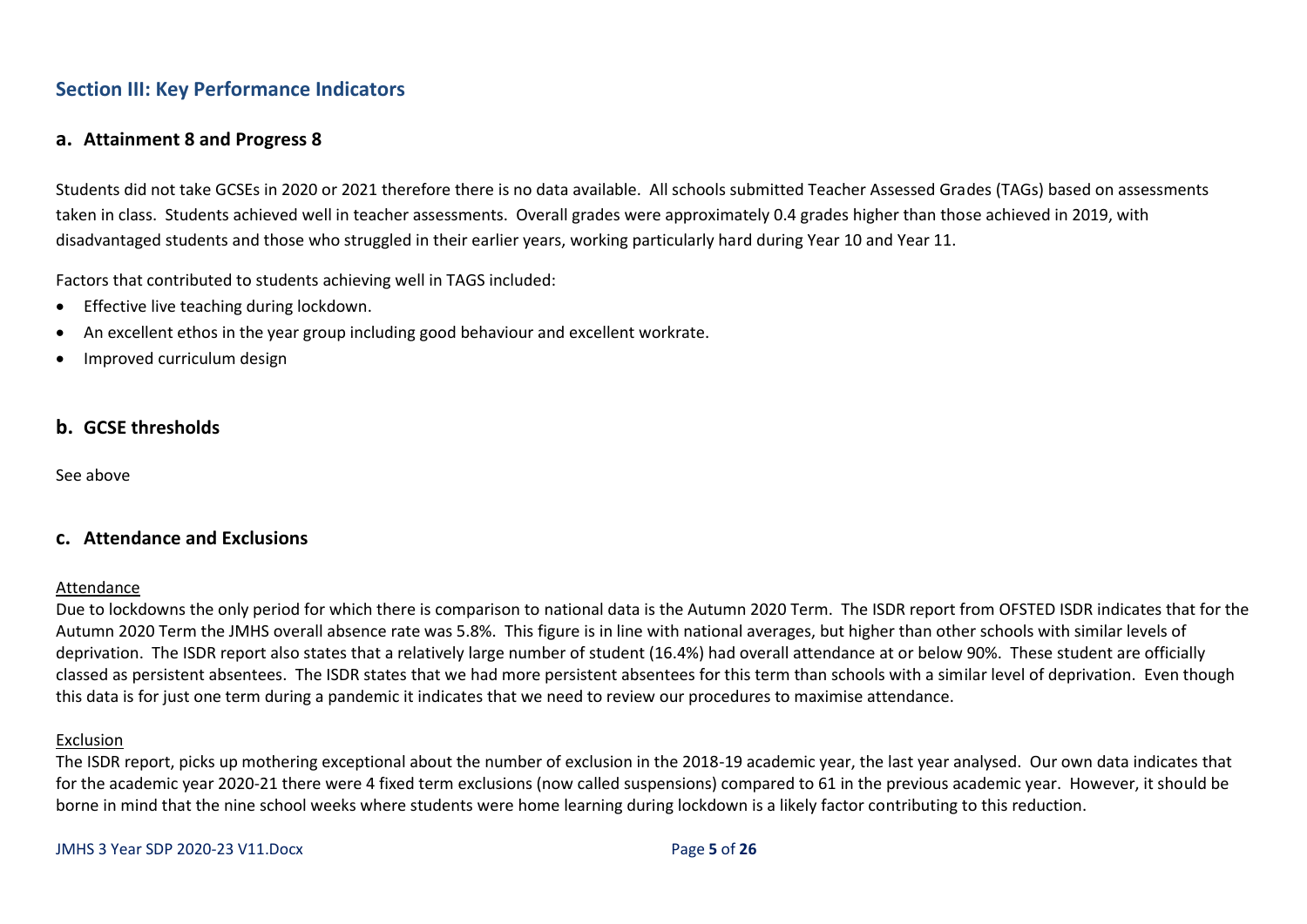There was one permanent exclusion in 2020-21, in line with averages for previous years and slightly below the national average of 2 permanence exclusion per 11- 18 school.

## <span id="page-5-0"></span>**d. A-level**

Students did not take external A level exams in 2020 or 2021. In 2021 students instead took teacher assessments in class based on pervious years and sample exam papers. The grades achieved were consistently good and ready all students progressed to their first choice university, apprenticeships or employment.

## <span id="page-5-1"></span>**e. Student numbers**

|              | May 2021 | <b>Sept 2021</b> |                                  |
|--------------|----------|------------------|----------------------------------|
| Year 7       | 154      | 147              |                                  |
| Year 8       | 151      | 156              | $+2$                             |
| Year 9       | 139      | 154              | $+3$                             |
| Year 10      | 163      | 144              | $+5$                             |
| Year 11      | 163      | 164              | $+1$                             |
| Year 12      | 59       | 61               | 37% retention45% boys, 29% girls |
| Year 13      | 48       | 57               | -7                               |
| <b>Total</b> | 878      | 883              | $+5$                             |

Year 7 recruitment was slightly better than initially predicted. Overall a good result given lower numbers in Year 6 classes in primary schools last year. Overall, Sixth Form recruitment was slightly higher than predicted at 37%. Factors that may have contributed to this small improvement may include:

- Time spend by the SFLT in Sixth Form interviews and in encouraging students to return to JM6.
- Encouragement from subject teachers and curriculum leaders.
- A high quality transition programme held in June.

However it should also be noted that 37% is well below our medium term targets of averaging 50% of Year 11 progressing to the Sixth Form. A reasonable target for September 2022 will be between 40% and 45%, approximately 70 students.

School numbers were also boosted by a net gain of 11 students joining Year 8 to Year 11.

All but two Year 12 students progressed into Year 13, a retention of 97%, which is good.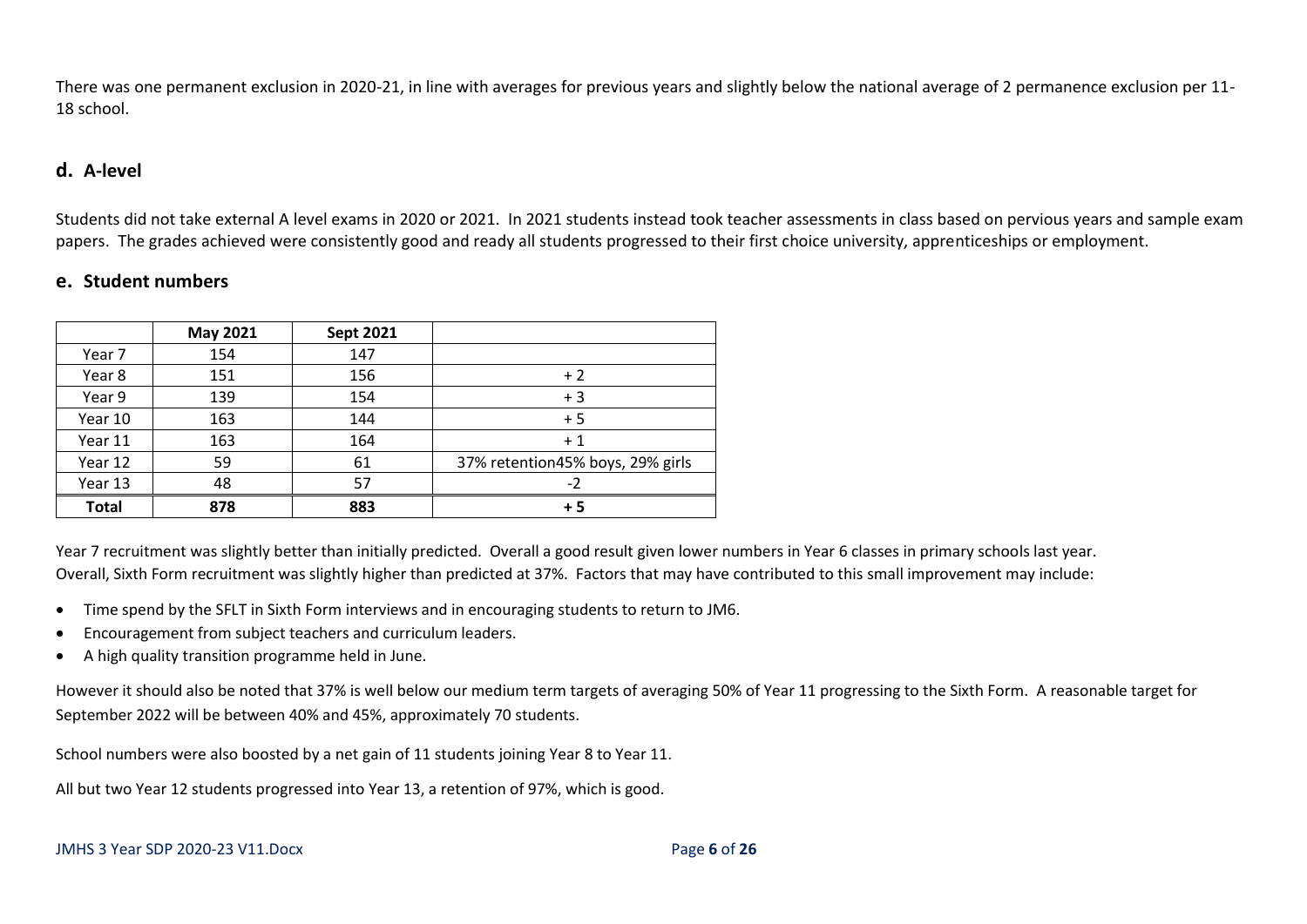## <span id="page-6-0"></span>**f. Finance**

The governors, following a recommendation from the Headteacher, decided to reduce reserves to £350,000 by September 2021, in order to fund our capital programme to improve our IT infrastructure and systems, and to refurbish and improve classrooms and the school environment. The primary reason for this decision was that with all the difficulties faced by students and staff with the pandemic and lockdowns creating an excellent learning environment was a high priority. Full details are included in our capital plan, but in summary excellent progress was made including completion of the following projects:

- Installation of interactive touchscreen monitors in every classroom in JMHS (57 classrooms in total) to replace projectors and screens.
- Purchasing high quality visualisers for every classroom.
- Installation of good quality reliable Wifi in all areas of JMHS.
- Purchase of 40 Chromebooks for use by disadvantaged students.
- Remodelling and modernisation of the Art block toilets (to be completed in the 2021/22 financial year due to supply issues).
- Refurbishment of rooms Hu5 and Hu6.
- Repair and decoration of languages corridor.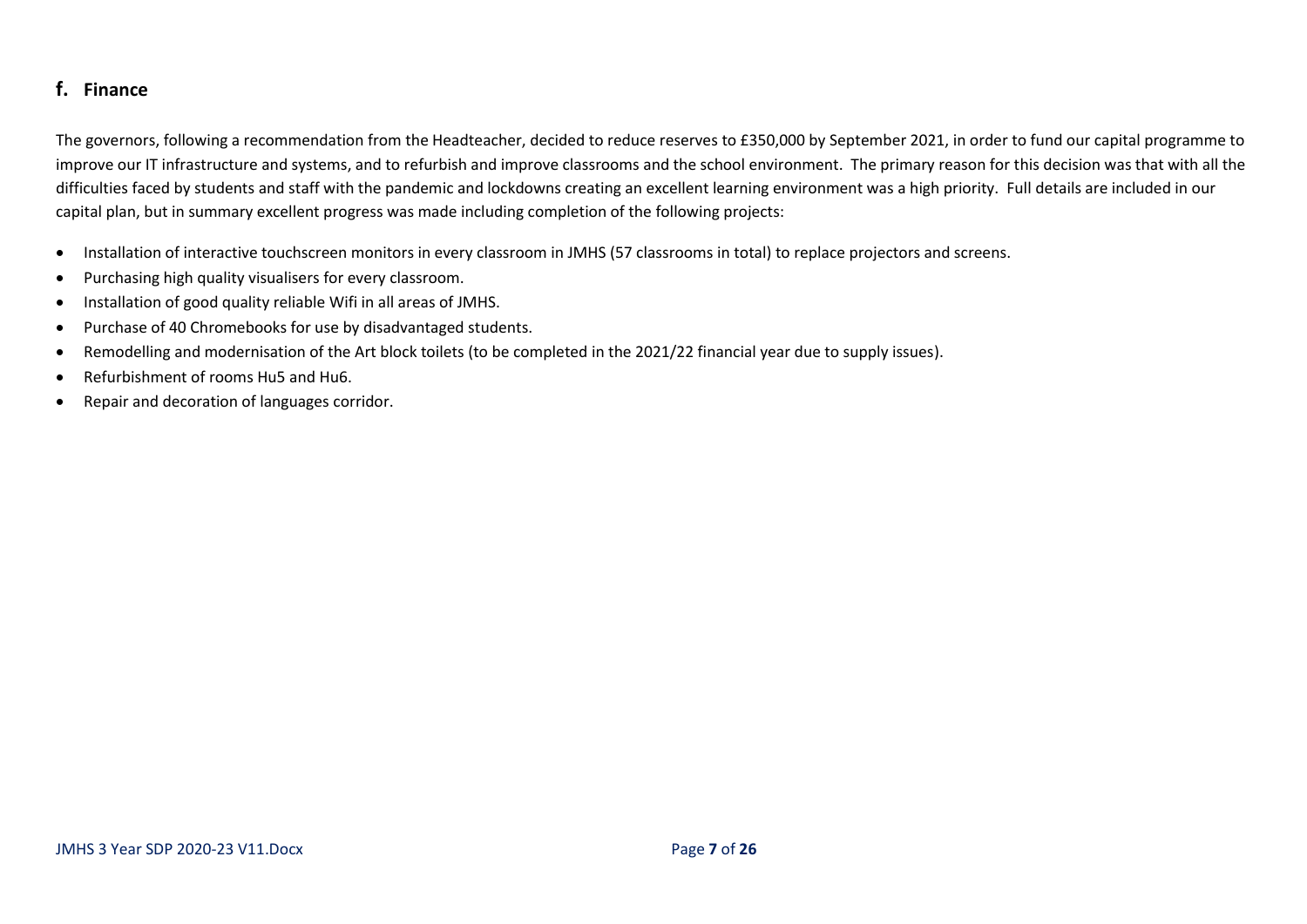- <span id="page-7-0"></span>Key: Actions highlighted in green – completed;  $\overline{\phantom{a}}$  Actions highlighted in yellow – partially completed; Actions highlighted in blue - decided not to do; Actions not completed
- **A. Continue to develop a coherent curriculum that helps students build knowledge incrementally through careful sequencing of learning and ensuring students can achieve mastery and apply their learning**

## *Evaluation: Good progress*

*The School Improvement Partner Reviews have indicated that all curriculum areas have made strong progress in improving curriculum design and planning. Strengths identified include:*

- *Curriculum overviews are clear and well written with strong and ambitious aims*
- *National curriculum is fully met and exceeded in places*
- *Sequencing of topics maximises recall*
- *End points are clearly identified, but we need to be more precise with small components of learning*
- *Core subjects (English, maths and science) all have well planned curricula*
- *The curricula in vocational subjects and geography have been greatly improved*
- *The revised Sex and Relationships Education curriculum has been rated highly by an external advisor*

#### *Areas for improvement include:*

- *Ensuring small components of learning that enable end points to be reached are clearly identified and precisely defined*
- *Ensuring all subjects include are successfully implementing strategies to support SEND and disadvantaged students*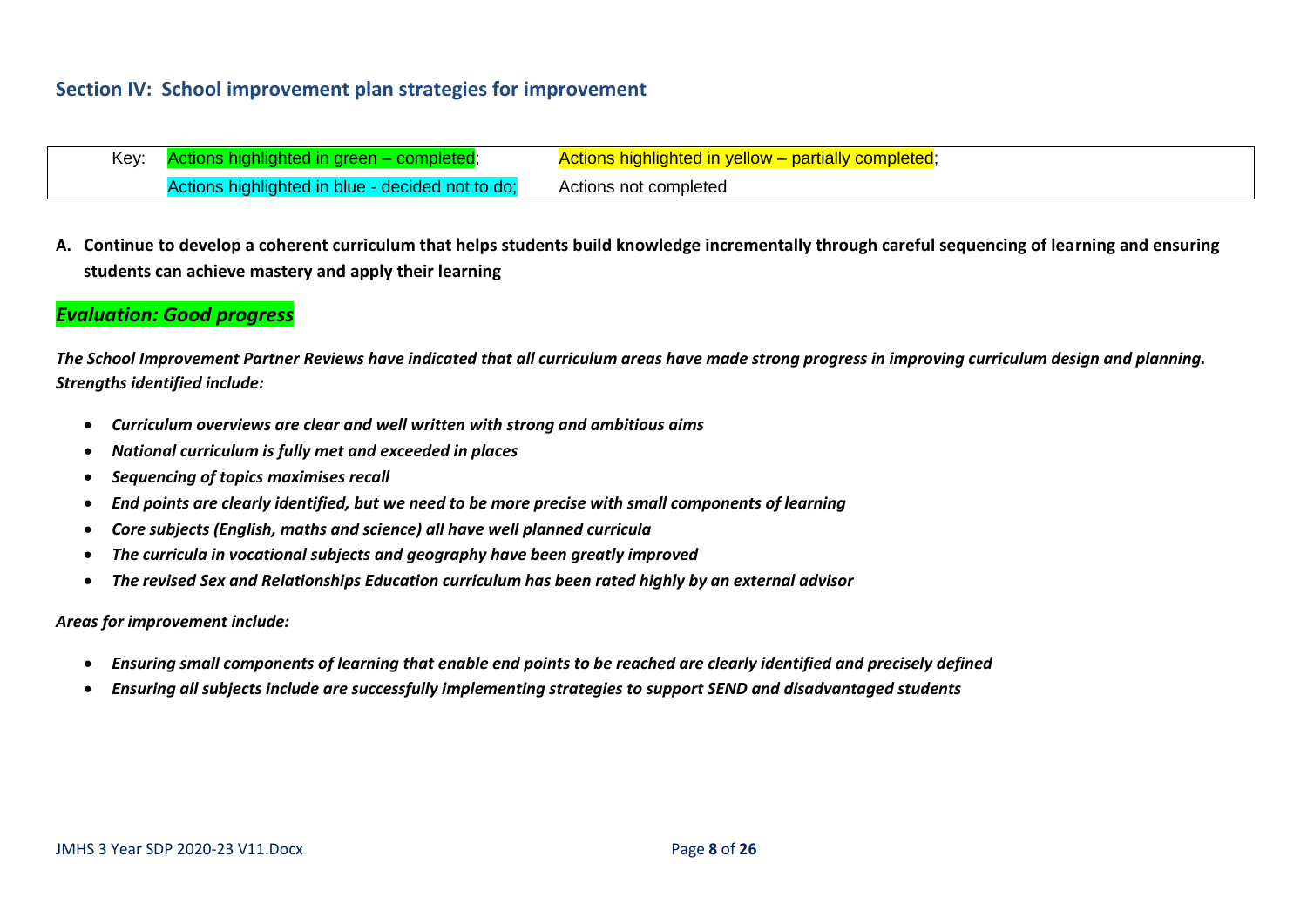| Key strategy and<br>summary of 3 year plan                                                                                                                                                                                                                                                                             | Key Actions for 2020-21                                                                                                                                                                                                                                                                                                                                                                                                                                                                                                                                                                                                                                                                                                                                                                                                                                                                                                                                      | Key Actions for 2021-22                                                                                                                                                                                                                                                                                                                                                                                                                                                                                  |
|------------------------------------------------------------------------------------------------------------------------------------------------------------------------------------------------------------------------------------------------------------------------------------------------------------------------|--------------------------------------------------------------------------------------------------------------------------------------------------------------------------------------------------------------------------------------------------------------------------------------------------------------------------------------------------------------------------------------------------------------------------------------------------------------------------------------------------------------------------------------------------------------------------------------------------------------------------------------------------------------------------------------------------------------------------------------------------------------------------------------------------------------------------------------------------------------------------------------------------------------------------------------------------------------|----------------------------------------------------------------------------------------------------------------------------------------------------------------------------------------------------------------------------------------------------------------------------------------------------------------------------------------------------------------------------------------------------------------------------------------------------------------------------------------------------------|
| i. Use 3-4 School Improvement<br>Partner (SIP) Reviews per<br>academic year to evaluate the<br>quality of the whole school<br>curriculum and subject curricula.<br>Use feedback to improve the<br>coherence of the whole school<br>curriculum and the intent,<br>implementation and impact of<br>subject curricula. AE | Use SIP summer term feedback as an initial basis for further<br>$\bullet$<br>improvement ensuring that the rationale for the three year Key Stage<br>Four is fully justified and that explicit reference is made for how we<br>ensure SEND and disadvantaged students achieve mastery across<br>JMHS and in subjects.<br>AE to schedule one to two SIP reviews per term and ensure these are<br>followed up AE, AWC and MH with Subject Leaders to improve subject<br>curricula.<br>Ask our SIP to conduct an end of year review in the Summer Term<br>2021 to give us an accurate picture of our whole school curriculum and<br>subject curricula.<br>The review was carried out through self-audit by curriculum leaders<br>and SLT line managers to save time and money, and to empower<br>curriculum leaders to make improvements.<br>Review three-year KS4 in Summer Term 2021. Started, to be<br>completed in the Autumn 2021 Term.                    | Complete the review of the three-year KS4<br>$\bullet$<br>Curriculum and use this review to decide<br>how to improve this curriculum or whether<br>to change this.<br>Use a review of the sixth form curriculum to<br>$\bullet$<br>prioritise areas of improvement.<br>Use SLT line management to support subject<br>$\bullet$<br>leaders in finalising their Y7-11 curricula and<br>develop sixth form curricula.                                                                                       |
| ii. Use monthly training sessions<br>for all curriculum leaders led by<br>the Headteacher and SLT to<br>develop a strong knowledge and<br>understanding of curriculum<br>design, effective teaching for<br>mastery and how to help<br>students know and remember<br>more. AE & AWC                                     | AE and AWC to plan sessions with contributions from effective<br>$\bullet$<br>curriculum leaders on focussing on identifying end points, supporting<br>SEND and disadvantaged students, sequencing learning and<br>embedding knowledge in long term memory. Ensure each session is<br>followed up with a second session where all curriculum leaders are<br>given the opportunity to update colleagues on progress made.<br><b>Regular training was held covering the topics above. COVID</b><br>restrictions meant sessions had to be limited to individual teams<br>rather than the collaborative larger sessions outlined above.<br>Ensure all learning schemes including Sixth Form are reviewed and<br>$\bullet$<br>revised to a high standard by July 2021. All learning schemes have<br>been reviewed and revised. Nearly all to a high standard for Y7-Y11.<br>Work on the sixth form curriculum has only just begun in the majority<br>of subjects. | Create a schedule of 6 training sessions<br>$\bullet$<br>across the academic year for curriculum<br>leaders on improving curriculum design and<br>implementation using examples from JMHS<br>and beyond.<br>Follow these training sessions up through<br>$\bullet$<br>SLT line management and peer support.<br>Put in place support and training for SLT line<br>$\bullet$<br>managers so that they can be more effective<br>in challenging and supporting curriculum<br>leaders with curriculum design. |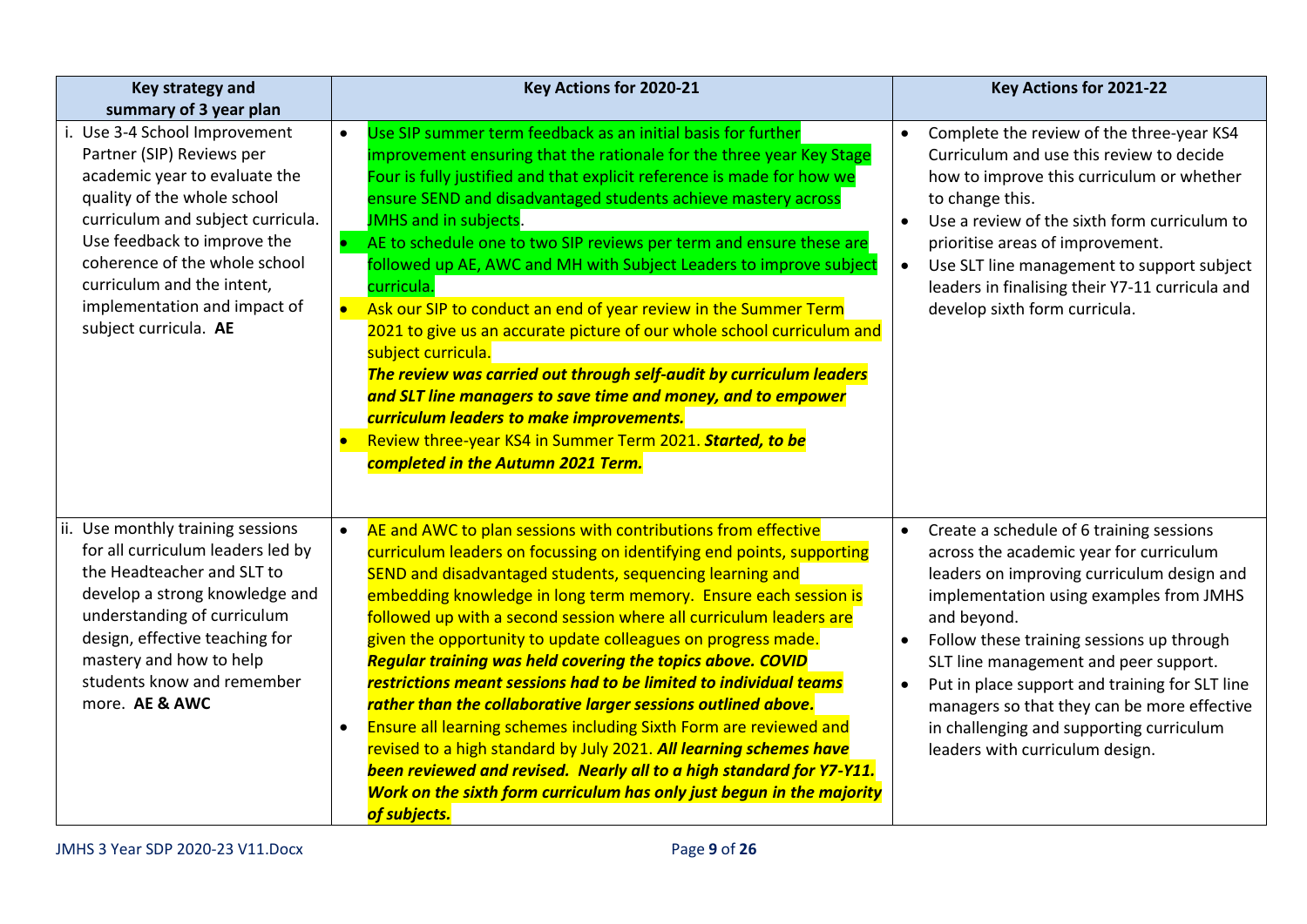| Key strategy and<br>summary of 3 year plan                                                                                                                                                                                                                                          | Key Actions for 2020-21                                                                                                                                                                                                                                                                                                                                                        | Key Actions for 2021-22                                                                                                                                                                                                                                                                                                                                                                                                                                                                                                                                                                                                          |
|-------------------------------------------------------------------------------------------------------------------------------------------------------------------------------------------------------------------------------------------------------------------------------------|--------------------------------------------------------------------------------------------------------------------------------------------------------------------------------------------------------------------------------------------------------------------------------------------------------------------------------------------------------------------------------|----------------------------------------------------------------------------------------------------------------------------------------------------------------------------------------------------------------------------------------------------------------------------------------------------------------------------------------------------------------------------------------------------------------------------------------------------------------------------------------------------------------------------------------------------------------------------------------------------------------------------------|
| iii. Use monthly faculty training<br>afternoons to enable all teams<br>of subject teachers to work<br>collaboratively and develop the<br>quality of subject curricula,<br>share approaches to effective<br>teaching for mastery and high<br>quality resources and<br>assessment. AE | Ensure subject agendas are clearly focussed upon collaborative<br>curriculum planning.<br>Schedule some training afternoons where curriculum areas work<br>together to help each other improve planning.<br>Schedule one training afternoon to improve careers links within the<br>curriculum. Ensure all faculties update their curriculum plans to<br>include careers links. | Continue with the model for Faculty Training<br>$\bullet$<br>Afternoons used in 2020-21 with a whole<br>staff meeting followed by faculty time<br>focussed on curriculum design and<br>implementation. Progressively move these<br>afternoons from the primary focus of<br>curriculum design to effective<br>implementation of the curriculum through<br>high quality teaching that will benefit all<br>students including disadvantaged students<br>and those with SEND.<br>Increase the time available for subjects<br>leaders and teachers to work on curriculum<br>design and effective implementation of the<br>curriculum. |
| iv. Improve the quality of the<br>vocational curriculum and the<br>Vocational Faculty so that there<br>are at least four high quality<br>alternatives to academic<br>subjects in Key Stage Four and in<br>the Sixth Form. JI & MH                                                   | Prioritise the Vocational Faculty for support and external training<br>courses.<br>Ensure that the Faculty Leader has sufficient time to quality assure and<br>support new courses and staff.<br>Appoint and train new Subject Leader for ICT and Computer Science.<br>Ensure successful planning and delivery of Health and Social Care at<br>KS4.                            | Focus support on developing the quality of<br>$\bullet$<br>the ICT and computer science curricula.<br>Support the Faculty Leader in systematically<br>$\bullet$<br>improving the quality of teaching across the<br>faculty.<br>Explore whether there is scope for creating<br>$\bullet$<br>one further high-quality vocational course.                                                                                                                                                                                                                                                                                           |
| v. Research and then implement a<br>new strategy for assessment for<br>JMHS. PMH                                                                                                                                                                                                    | New Strategy for 2022/23                                                                                                                                                                                                                                                                                                                                                       | • Through working with key colleagues, decide<br>key elements that we require within<br>assessment (aligning with the school<br>curriculum)                                                                                                                                                                                                                                                                                                                                                                                                                                                                                      |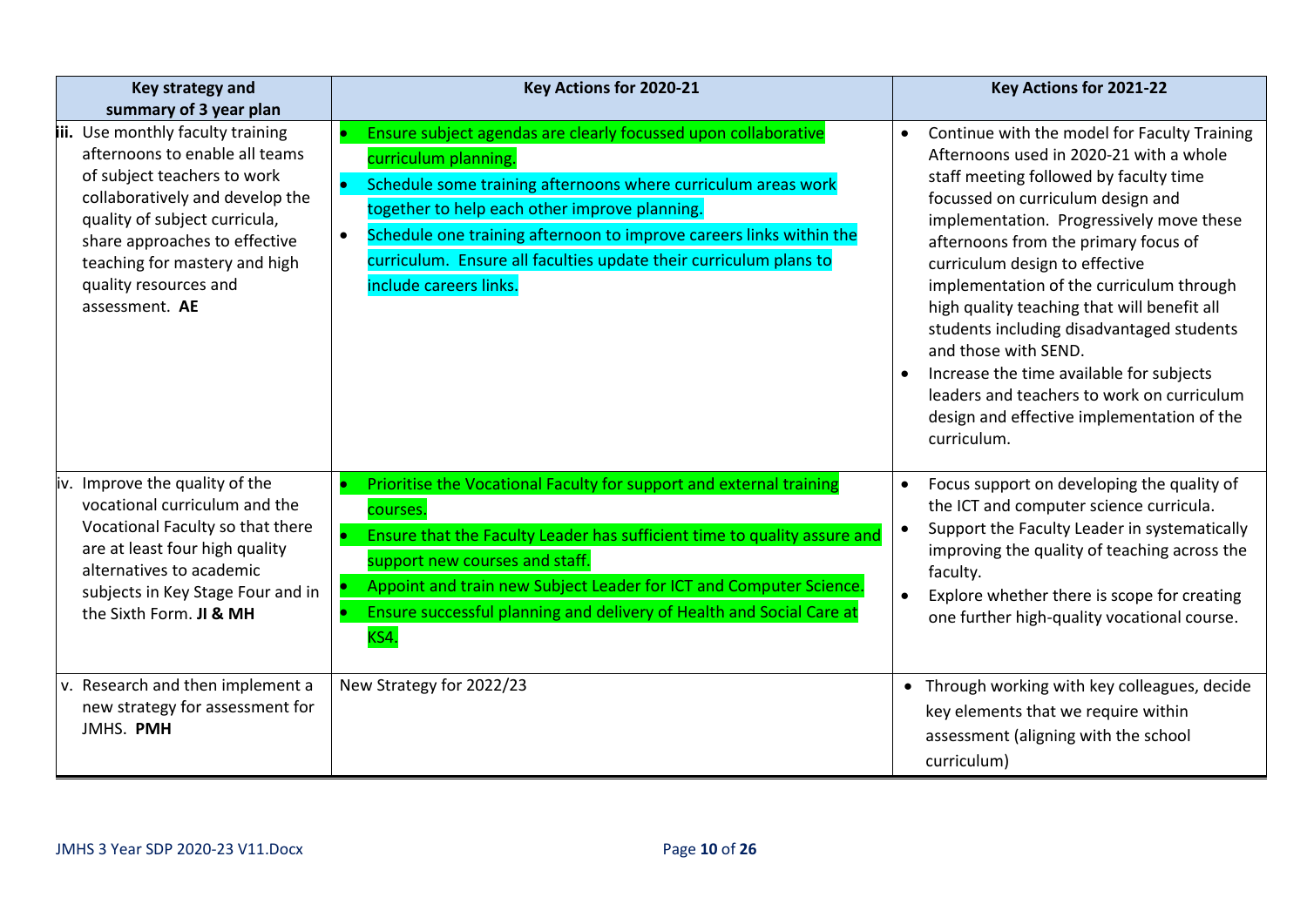| Key strategy and<br>summary of 3 year plan | Key Actions for 2020-21 | Key Actions for 2021-22                                                                                                                                                                                                                                                                                                                                    |
|--------------------------------------------|-------------------------|------------------------------------------------------------------------------------------------------------------------------------------------------------------------------------------------------------------------------------------------------------------------------------------------------------------------------------------------------------|
|                                            |                         | Research assessment strategies used by<br>other successful schools regionally, including<br>the Four Stones MAT<br>Present models to school leadership prior to<br>$\bullet$<br>a decision, and then present to staff<br>Put into practice new whole school<br>assessment strategy<br>Work with Data Manager to implement the<br>system within the new MIS |

**B. Further improve and refine routines and expectations, so that students work productively in a highly supportive environment. Invest in and develop the physical environment of the school to further support our key aim of excellent and enjoyable learning for all.**

## *Evaluation: Good progress*

*Routines and expectations had to be changed to prioritise safety in particular ensuring JMHS was COVID secure whilst striving to achieve an excellent ethos and high standards of behaviour. Strengths included:*

- *Excellent outcomes with students consistently complying with COVID protocols and new routines*
- *Improved lunch and break times with students in year group zones including more civilised behaviour, less queuing for lunch, incidents including bullying picked up and dealt with rapidly*
- *Strong improvements to learning environment particularly with ICT eg new touchscreens and visualizers in every classroom, maths block and HU5 & HU6 have been refurbished in the Summer 2021 Term*

*We have not been successful in securing funding for a new astroturf pitch or to install tiered seating in the theatre*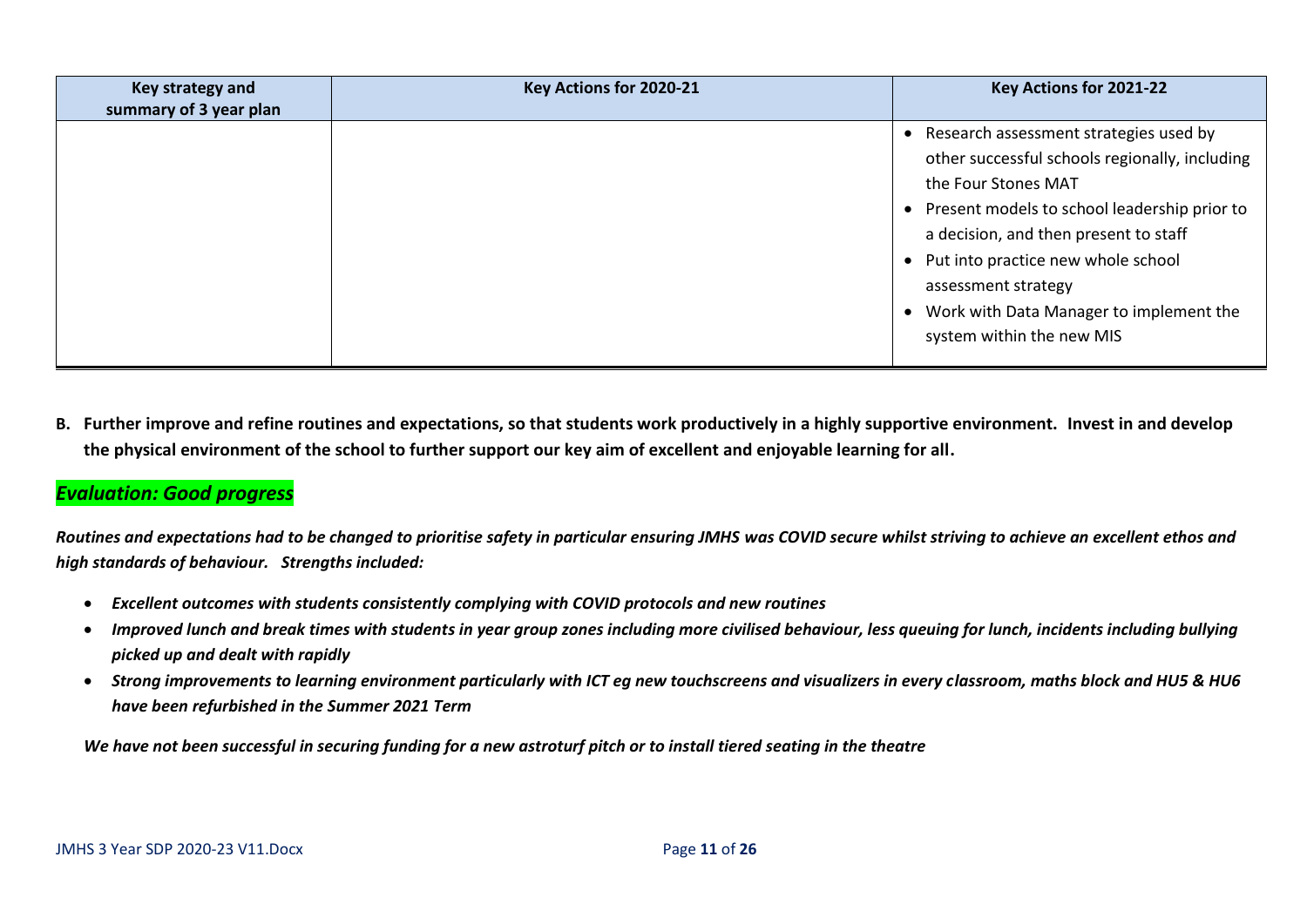| Key strategy and<br>summary of 3 year plan                                                                                                                                                                               | Key Actions for 2020-21                                                                                                                                                                                                                                                                                                                                                                                                                                                                                                                                                                          | Key Actions for 2021-22                                                                                                                                                                                                                                                                                                                                                                                                                                                                                                                                                                                                                                                              |
|--------------------------------------------------------------------------------------------------------------------------------------------------------------------------------------------------------------------------|--------------------------------------------------------------------------------------------------------------------------------------------------------------------------------------------------------------------------------------------------------------------------------------------------------------------------------------------------------------------------------------------------------------------------------------------------------------------------------------------------------------------------------------------------------------------------------------------------|--------------------------------------------------------------------------------------------------------------------------------------------------------------------------------------------------------------------------------------------------------------------------------------------------------------------------------------------------------------------------------------------------------------------------------------------------------------------------------------------------------------------------------------------------------------------------------------------------------------------------------------------------------------------------------------|
| Review and improve the consistencies<br>and expectations whole school<br>document to eliminate inconsistencies<br>and ensure our routines are conducive<br>to excellent learning and behaviour. AE                       | AE and SLT to review and redraft the Routines and<br>Consistencies whole school document in June 2020<br>to ensure consistency with behaviour and other<br>whole school policies.<br>Further reviews and amendments to be made by AE<br>$\bullet$<br>on a termly basis.                                                                                                                                                                                                                                                                                                                          | Revise and tweak Routines and Consistencies<br>$\bullet$<br>document depending upon the COVID situation.<br>Ensure the new School Business Manager is well<br>$\bullet$<br>supported in implementing Health and Safety<br>measures across JMHS, particularly working with<br>Faculty Leaders for practical subjects and ensuring a<br>suitable risk assessment is enacted for COVID.<br>Review routines and consistencies across the school<br>and within year groups each half term to achieve<br>continuous improvement.<br>Allocate SLT and Year Leader time to review and<br>improve routines.<br>Use our new ASPIRE framework to further improve<br>student learning in lessons |
| Ensure staff implement the routines and<br>ii.<br>expectations in a positive, coherent and<br>skilful way and that students respond by<br>being consistently conscientious,<br>considerate and co-operative.<br>AE & AWC | Ensure one consistency is targeted at each weekly<br>staff briefing as a reminder.<br>Ensure SLT presence in lessons remains high and<br>that occasions where consistencies are not being<br>met are given effective professional challenge.<br>Use sanctions data and learning walks to identify<br>staff who need support in implementing changes to<br>behaviour policy, particularly the new S2 based on<br>restorative justice and provide support and training.<br>Use INSET and staff briefings to reinforce effective<br>$\bullet$<br>use of the ten JM behaviour management strategies. | Continually remind staff, students and parents of<br>$\bullet$<br>expectations through staff meetings, assemblies and<br>lesson visits<br>SLT, Year Leaders and Curriculum Leaders to<br>$\bullet$<br>challenge and explain why we have the expectations<br>and consistencies<br>Design a new monitoring methodology including<br>$\bullet$<br>lesson visits, checking students books and talking<br>with groups of students before feeding back to the<br>teacher to improve curriculum delivery and the<br>quality of learning and teaching in lessons.                                                                                                                            |
| iii. Maximise new funding opportunities<br>and utilise current funding to develop<br>the physical environment of the school,<br>to improve student learning, maintain<br>health and safety and improve facilities        | Put in place health and safety measures necessary to<br>ensure the site is as safe as possible particularly with<br>regard to the evolving risk assessment for Covid 19.                                                                                                                                                                                                                                                                                                                                                                                                                         | Continue to plan improvements and bid for funding<br>$\bullet$<br>through our Capital Investment Plan.<br>Ensure in year savings are used to fund projects in<br>$\bullet$<br>our capital investment plan especially classroom<br>refurbishments.                                                                                                                                                                                                                                                                                                                                                                                                                                    |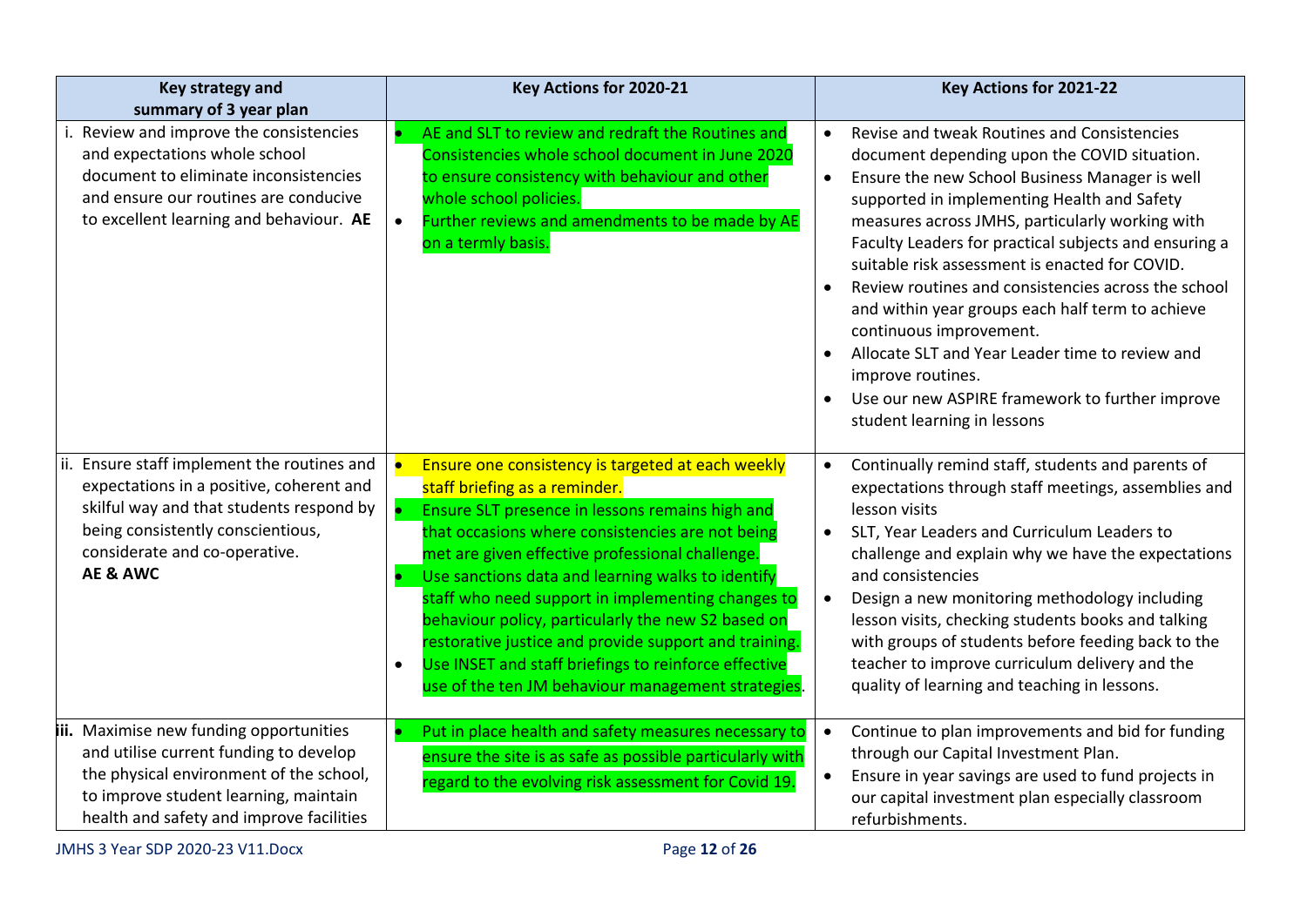| Key strategy and<br>summary of 3 year plan                                                              | Key Actions for 2020-21                                                                                                                                                                                                                                                                                                                                                                                                                                                                                                                     | Key Actions for 2021-22                                                                                                                                                                                                                                                                                                                                                                                                                                                                      |
|---------------------------------------------------------------------------------------------------------|---------------------------------------------------------------------------------------------------------------------------------------------------------------------------------------------------------------------------------------------------------------------------------------------------------------------------------------------------------------------------------------------------------------------------------------------------------------------------------------------------------------------------------------------|----------------------------------------------------------------------------------------------------------------------------------------------------------------------------------------------------------------------------------------------------------------------------------------------------------------------------------------------------------------------------------------------------------------------------------------------------------------------------------------------|
| for the arts, sport and practical subjects.<br>WB/RF                                                    | Develop a wish list of projects we would like to<br>pursue to improve the school site over the next two<br>to three years.<br>Develop a plan for funding a new astroturf pitch<br>within the next two to three years.<br>Identify funding for and install tiered seating in the<br>Theatre. Some funding has been raised, but not<br>enough yet.<br>Bid for a new block to increase the capacity of the<br>$\bullet$<br>school. We are at a stage where the Local Authority<br>have set up a feasibility study to consider this<br>project. | Decide how we will achieve funding for new<br>$\bullet$<br>astroturf pitch and tiered seating in the theatre, and<br>vigorously pursue acquiring this funding.<br>Research and purchase new Management<br>$\bullet$<br>Information System (MIS). Prepare to use this from<br>September 2022.                                                                                                                                                                                                 |
| Reinstate and enhance our extra-<br>liv.<br>curricular offer following the pandemic<br>and lockdown. HN | Maintain year group based clubs during the<br>pandemic<br>Appoint an enrichment co-ordinator to increase<br>clubs and activities, publicise these and increase<br>participation particularly for disadvantaged students                                                                                                                                                                                                                                                                                                                     | Reinstate foreign trips and develop international<br>$\bullet$<br>links.<br>Increase the numbers of clubs and activities on offer<br>$\bullet$<br>including through working with external partners.<br>Monitor and increase attendance at clubs<br>$\bullet$<br>particularly for disadvantaged students.<br>Promote participation in clubs with disadvantaged<br>$\bullet$<br>and SEND students and their parents.<br>Ensure there is parental sign-up and registers are<br>taken for clubs. |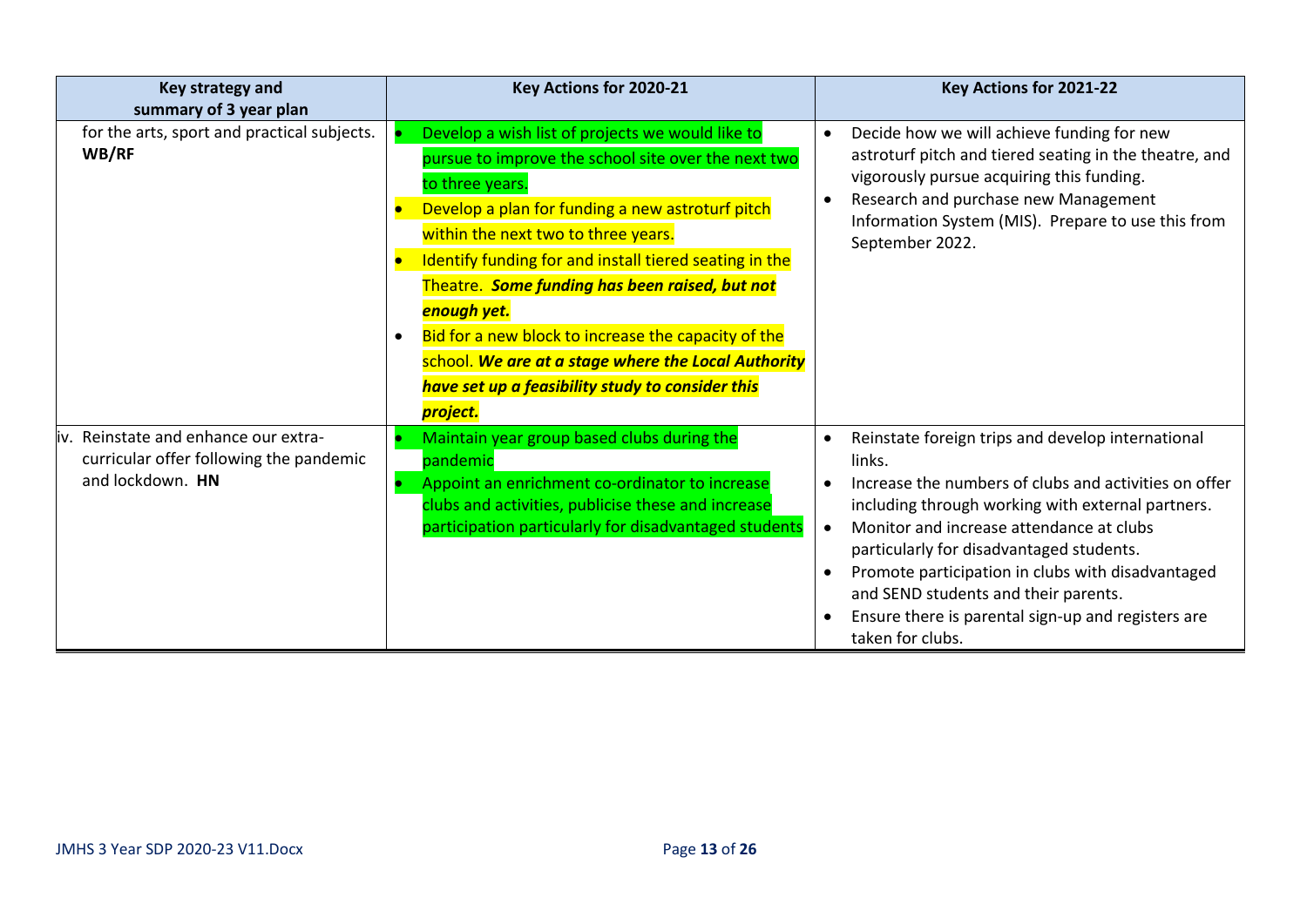**C. Further develop our systems for providing excellent pastoral care for all students including support for vulnerable students, those with SEND and students with behavioural challenges.**

## *Evaluation: Good progress*

- *Year Leaders enhanced role has been successful, they have better knowledge of students, have been able to intervene at an early stage and prevent problems occurring*
- *Allocating teaching assistants to year groups and use of year group hubs for support has been effective*
- *A number of students with poor behaviour records last academic year have improved significantly*
- *Catch up tutoring has worked well*
- *Disadvantaged students were supported well through the provision of laptops and attendance at Skeleton School during lockdown*
- *Need to improve SEND students' progress in lessons*

| Key strategy and                                                                  | Key Actions for 2020-21                                                                               | Key Actions for 2021-22                                                                                             |
|-----------------------------------------------------------------------------------|-------------------------------------------------------------------------------------------------------|---------------------------------------------------------------------------------------------------------------------|
| summary of 3 year plan                                                            |                                                                                                       |                                                                                                                     |
| i. Maximise the effectiveness of our year<br>based pastoral system and associated | Continue to strengthen links between SEND team<br>and Year Leader team, ensuring the right support is | Continue to remodel Year 7 experience under new<br>$\bullet$<br>Year Leader to include enhanced positive ethos, low |
| support mechanisms so that all students                                           | provided by the right person/people.                                                                  | level mental health interventions and an enhanced                                                                   |
| receive effective pastoral and academic                                           | Ensure all pastoral team members are clear on new                                                     | tutor role.                                                                                                         |
| support to maximise their welfare and                                             | sanction process and frequently review effectiveness                                                  | Increase awareness of Peer on Peer abuse amongst<br>$\bullet$                                                       |
| well-being. ALW/DW                                                                | - fortnightly agenda item in HT1.                                                                     | all stakeholders and develop a proactive response to                                                                |
|                                                                                   | Continue to develop and monitor involvement of                                                        | issues.                                                                                                             |
|                                                                                   | external agencies for students with mental health                                                     | Increase awareness of the equalities policy amongst                                                                 |
|                                                                                   | and medical issues including through the Medical                                                      | all stakeholders, including the targets in the policy to<br>improve student voice and curriculum provision in       |
|                                                                                   | Clinic and counselling.                                                                               | this area.                                                                                                          |
|                                                                                   | <b>Embed PSHE and new statutory SRE curriculum</b>                                                    |                                                                                                                     |
|                                                                                   | across the new curriculum and within discreet                                                         |                                                                                                                     |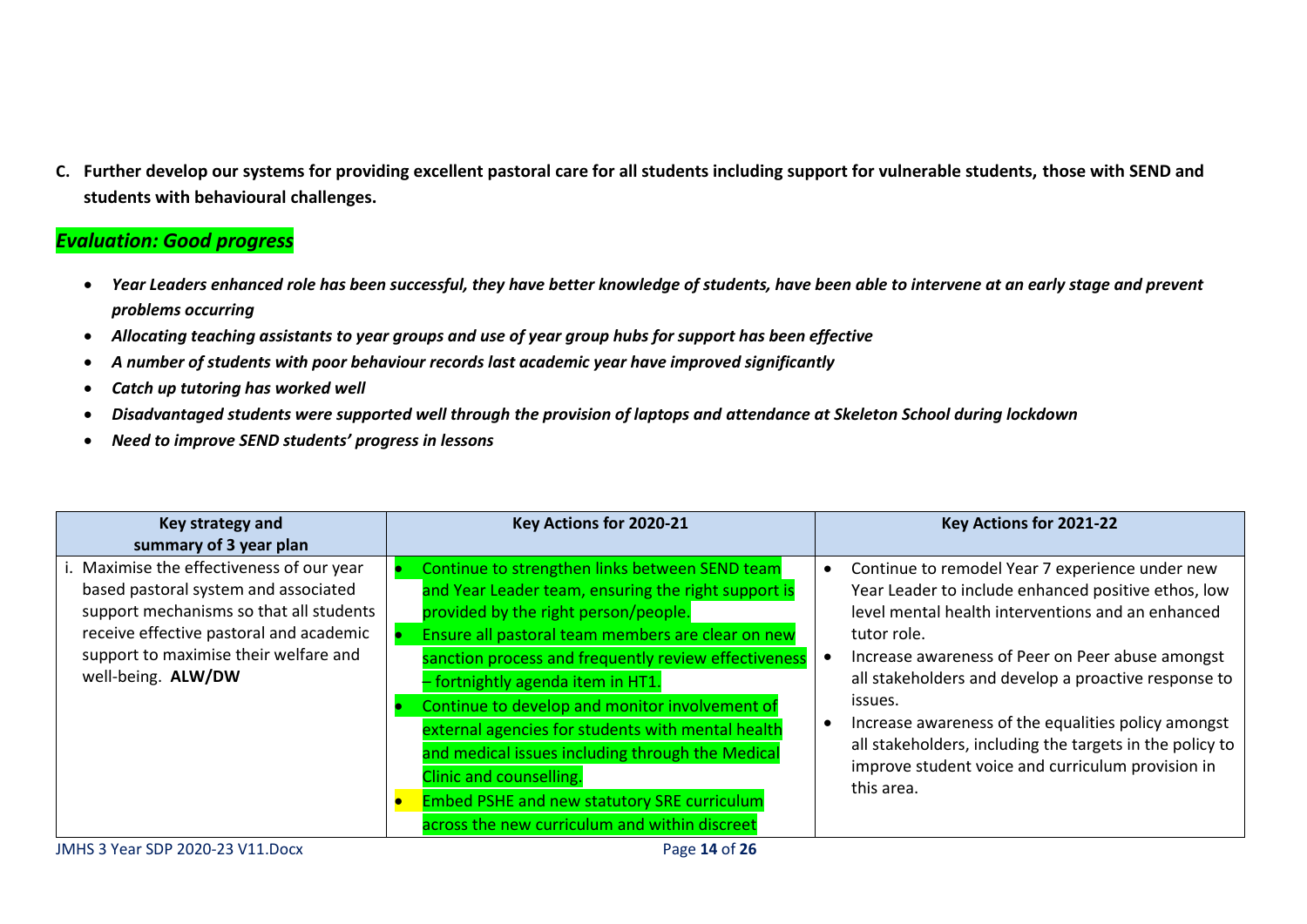| Key strategy and                           | Key Actions for 2020-21                                          | Key Actions for 2021-22                                                                      |
|--------------------------------------------|------------------------------------------------------------------|----------------------------------------------------------------------------------------------|
| summary of 3 year plan                     |                                                                  |                                                                                              |
|                                            | sessions/workshops. Tracking and evaluating the                  | Develop initiatives to harness student voice as part<br>$\bullet$                            |
|                                            | provision to improve student's awareness of healthy              | of all ongoing work on the pastoral improvement                                              |
|                                            | relationships, mental health, careers and both online            | plan.                                                                                        |
|                                            | and offline safety.                                              | Develop or make accessible more materials and<br>$\bullet$                                   |
|                                            | Improve on the frequency and quality of information<br>$\bullet$ | opportunities for parental engagement beyond the                                             |
|                                            | and guidance available for parents through our                   | traditional "Information Evening".                                                           |
|                                            | website and other communications signposting                     | Continue to disseminate key knowledge and<br>$\bullet$                                       |
|                                            | them to appropriate support avenues.                             | understanding of a range of contextual safeguarding                                          |
|                                            | Continue to develop training opportunities for all<br>$\bullet$  | and behavioural management issues to all staff.<br>Develop mechanisms to assess the level of |
|                                            | staff in the areas of safeguarding and behaviour                 | understanding of the most key messages across the                                            |
|                                            | management.                                                      | staff.                                                                                       |
|                                            | Refine systems of auditing student needs and                     |                                                                                              |
|                                            | ensuring staff are fully aware of the needs and                  |                                                                                              |
|                                            | effective strategies for the students they teach.                |                                                                                              |
|                                            | Ensure support packages are in place promptly for                |                                                                                              |
|                                            | relatively large intake of LAC students particularly in          |                                                                                              |
|                                            | Year 7.                                                          |                                                                                              |
|                                            | Redevelop and change induction process for Year 7                |                                                                                              |
|                                            | considering transfer/induction events were                       |                                                                                              |
|                                            | cancelled due to summer term school closure.                     |                                                                                              |
|                                            | Develop plans alongside the Enrichment Coordinator               |                                                                                              |
|                                            | to maintain a calendar of events which retains the               |                                                                                              |
|                                            | house ethos.                                                     |                                                                                              |
|                                            | Respond quickly to any increased                                 |                                                                                              |
|                                            | absence/attendance issues which may occur                        |                                                                                              |
|                                            | following the extended school closure.                           |                                                                                              |
|                                            |                                                                  |                                                                                              |
| ii. Develop the work of the hub to provide | Greater priority given to supporting students with               | 2021-22 INSET days will focus on high quality<br>$\bullet$                                   |
| excellent support to children with SEND    | <b>SEND during INSET and Training days.</b>                      | teaching in mixed ability classes which will support                                         |
| and vulnerable children so that they can   |                                                                  | disadvantaged students and those with SEND.                                                  |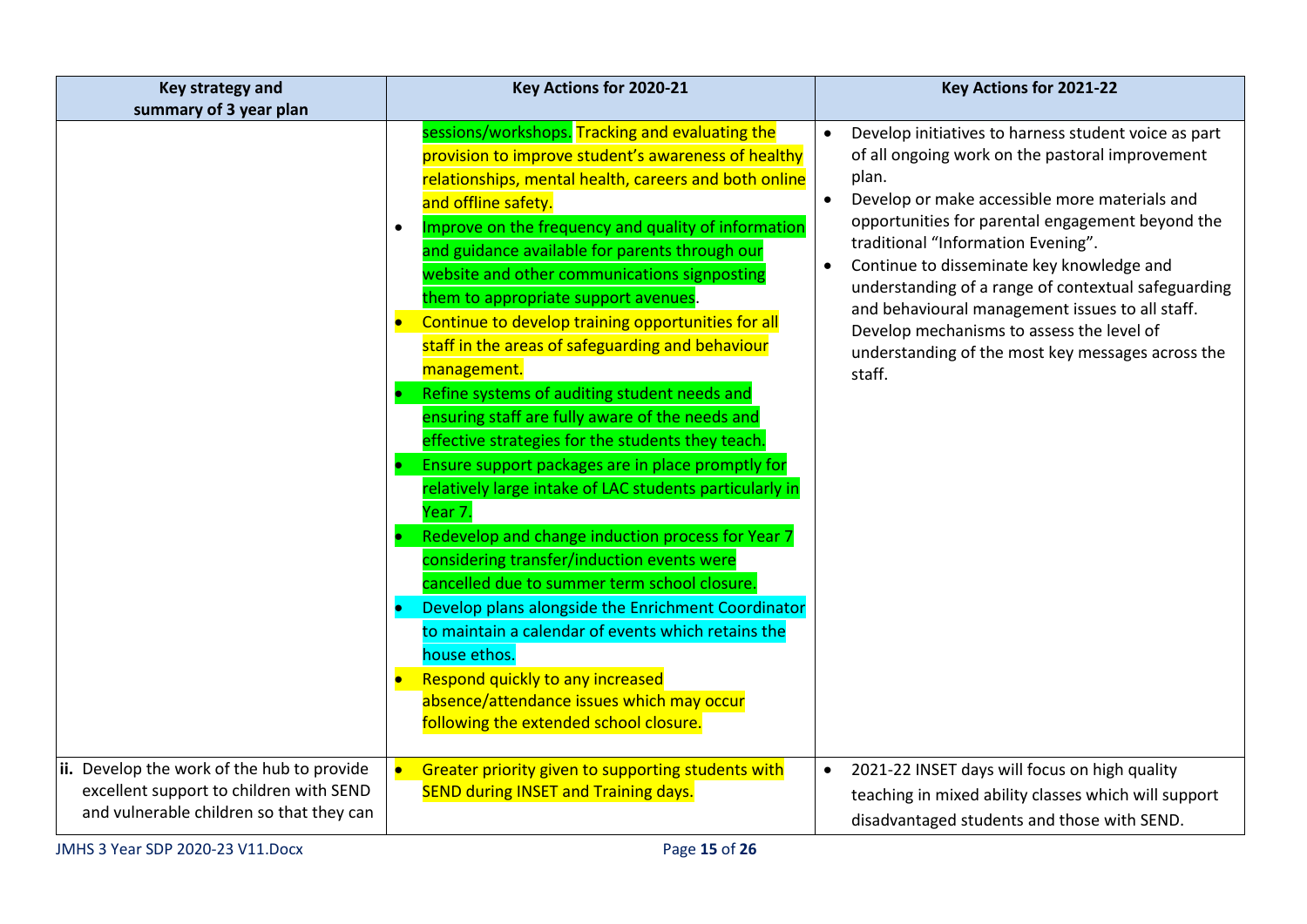| Key strategy and<br>summary of 3 year plan                                                                                 | Key Actions for 2020-21                                                                                                                                                                                                                                                                                                                                                                                                                                                                                                                                                                                                                                                                      | Key Actions for 2021-22                                                                                                                                                                                                                                                                                                                                                                                                                                                                                                                                                                                                                                                                                                                                                                                                                                                                                                                                                                                                                                                                                                                                                                                                                                                                                                                                        |
|----------------------------------------------------------------------------------------------------------------------------|----------------------------------------------------------------------------------------------------------------------------------------------------------------------------------------------------------------------------------------------------------------------------------------------------------------------------------------------------------------------------------------------------------------------------------------------------------------------------------------------------------------------------------------------------------------------------------------------------------------------------------------------------------------------------------------------|----------------------------------------------------------------------------------------------------------------------------------------------------------------------------------------------------------------------------------------------------------------------------------------------------------------------------------------------------------------------------------------------------------------------------------------------------------------------------------------------------------------------------------------------------------------------------------------------------------------------------------------------------------------------------------------------------------------------------------------------------------------------------------------------------------------------------------------------------------------------------------------------------------------------------------------------------------------------------------------------------------------------------------------------------------------------------------------------------------------------------------------------------------------------------------------------------------------------------------------------------------------------------------------------------------------------------------------------------------------|
| enjoy school, make good progress and<br>be successful in moving on to<br>employment and further or higher<br>education. KB | SEND Team to develop partnership links with all<br>$\bullet$<br>parents whose child is on SEND register.<br>Feedback is provided on effective strategies for<br>$\bullet$<br>supporting vulnerable/SEND students by SEND team<br>which can be used to develop curriculum plans.<br>Implement a catch up programme for students who<br>have fallen behind during lockdown led by a whole<br>school coordinator to include well planned small<br>group and individual tuition and enhanced<br>enrichment opportunities.<br>Identify the most disadvantaged students (including<br>$\bullet$<br>Year 7) who need academic and broader help and<br>devise a sustainable package to support them. | Through lockdown the SEND team have made a<br>$\bullet$<br>really positive start to building positive relationships<br>with parents. SENDCo has developed a spreadsheet,<br>based on all students on the SEND register to record<br>the discussions with parents and other agencies.<br>Regular meetings between Pastoral Head, Year<br>$\bullet$<br>Leader and SENDCo have been beneficial to all,<br>building a more holistic view of the students' needs<br>and inputting the most appropriate support. This will<br>continue next year as the Pastoral and SEND teams<br>work more closely with parents, students and<br>outside agencies, holding joint meetings where<br>necessary.<br>Develop working practices in a new style hub<br>(shifting from 5 x year based COVID hubs) to ensure<br>modified curriculums, acute mental<br>health/attendance issues, one-to-one tuition and<br>small group interventions can coexist and be<br>provided for.<br>Update and use the new SIMS generated<br>vulnerability listings to inform our support packages<br>and priorities for support, ensuring awareness of<br>varying student needs and different levels of<br>"strategy guide" are used. Use these to also inform<br>the SEND/Year Leader year group focused meetings<br>(part of general strengthening of links between<br>pastoral and SEND teams). |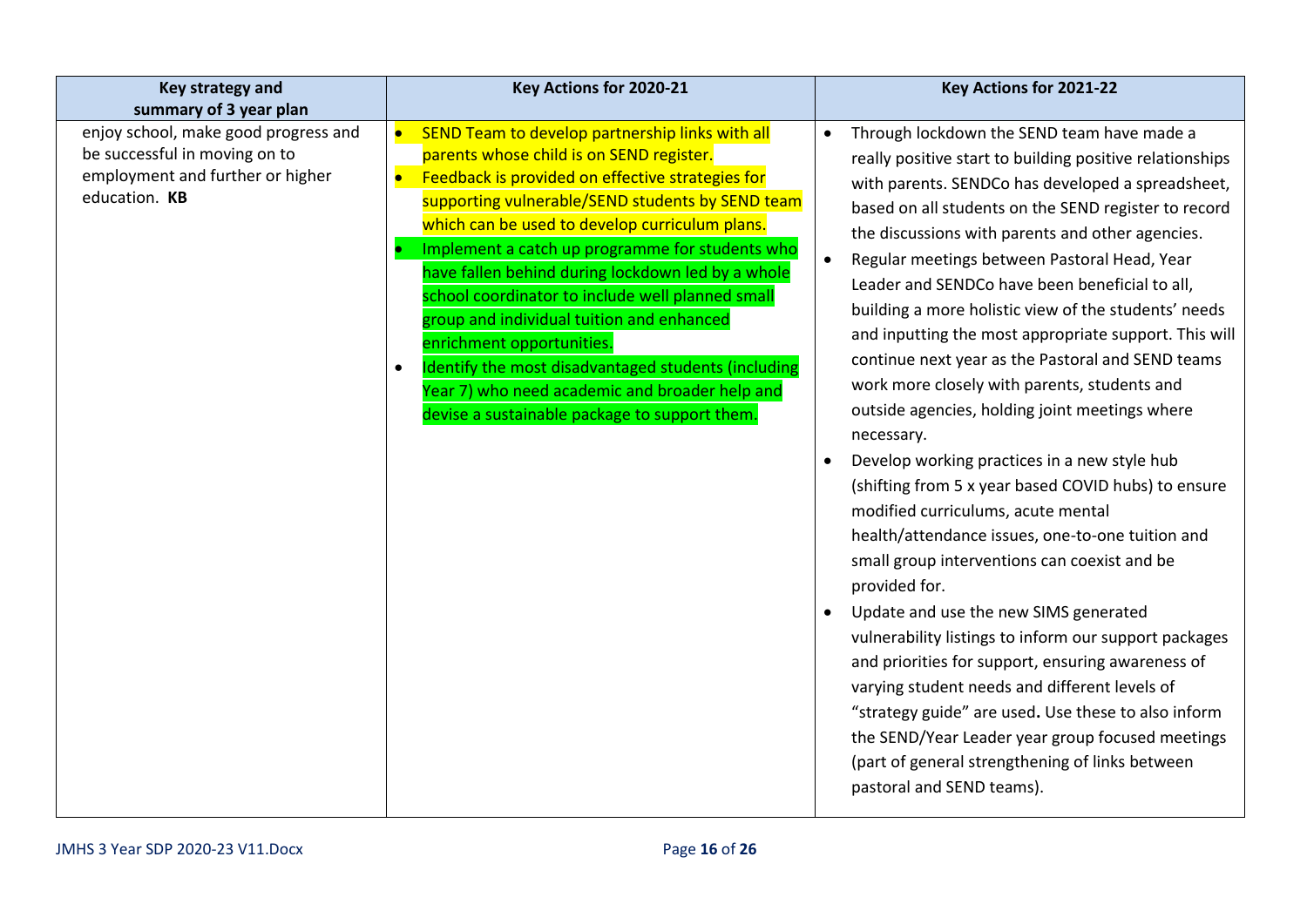| Key strategy and<br>summary of 3 year plan                                                                                                                                                                                          | Key Actions for 2020-21                                                                                                                                                                                                                                                                                                                                                                                    | Key Actions for 2021-22                                                                                                                                                                                                                                                                                                                                                                                                                                                                                                                                                                                                                                                                                                                                                                                           |
|-------------------------------------------------------------------------------------------------------------------------------------------------------------------------------------------------------------------------------------|------------------------------------------------------------------------------------------------------------------------------------------------------------------------------------------------------------------------------------------------------------------------------------------------------------------------------------------------------------------------------------------------------------|-------------------------------------------------------------------------------------------------------------------------------------------------------------------------------------------------------------------------------------------------------------------------------------------------------------------------------------------------------------------------------------------------------------------------------------------------------------------------------------------------------------------------------------------------------------------------------------------------------------------------------------------------------------------------------------------------------------------------------------------------------------------------------------------------------------------|
| iii. Develop the work of the Behaviour<br>Recovery Room and the Year Leaders so<br>that students with challenging<br>behaviour can improve their behaviour,<br>no longer disrupt the learning of others<br>and thrive in school. CL | Develop a plan for regular BRR students so that each<br>time the experience is ramped up.<br>BRR provision is reviewed at each pastoral team<br>meeting with amendments/training points shared<br>with staff.<br>Half termly SLT meeting item on behaviour for<br>learning review.<br>Implement and monitor new behaviour policy with<br>$\bullet$<br>positive and restorative sanctions at the forefront. | Develop our programmes for students post-BRR and<br>$\bullet$<br>for those using the facility on a scheduled basis.<br>Develop the role of the BRR coordinator alongside a<br>$\bullet$<br>possible Behaviour Support Teaching Assistant to<br>develop more proactive responses for key students<br>and generally support the on-call system.<br>Review the "S2" stage of the behavioural escalation<br>ladder and develop practical and manageable ways<br>to install a restorative approach. Explore the<br>"Emotional Coaching" model with outside specialist<br>support.<br>Continue to use the behaviour map as a way of<br>coordinating and identifying support and staff<br>development needs in this area.<br>Develop ways to measure the impact of BRR<br>$\bullet$<br>provision on individual students. |
| iv. Implement our strategy to support good<br>mental health across the school and<br>deal with the effects of poor mental<br>health exacerbated by the pandemic.<br><b>ALW</b>                                                      | New strategy for 2021-22                                                                                                                                                                                                                                                                                                                                                                                   | Work with the Mental Health in Schools initiative of<br>which we are a trial school to expand our mental<br>health response programme alongside a doubling of<br>CLD counselling provision.<br>Monitor and review the PSHE workshop model in<br>terms of curriculum coverage and delivery, engaging<br>in training where required. Look for coverage of<br>Peer on Peer abuse and Mental Health within the<br>programme. Use student voice to inform our work<br>in this area.<br>Continue to work closely with the Hub as a way of<br>trying to meet the needs of those students not<br>attending school due to anxiety levels<br>Clarify role of school nursing service in providing<br>support for our most concerning cases.                                                                                  |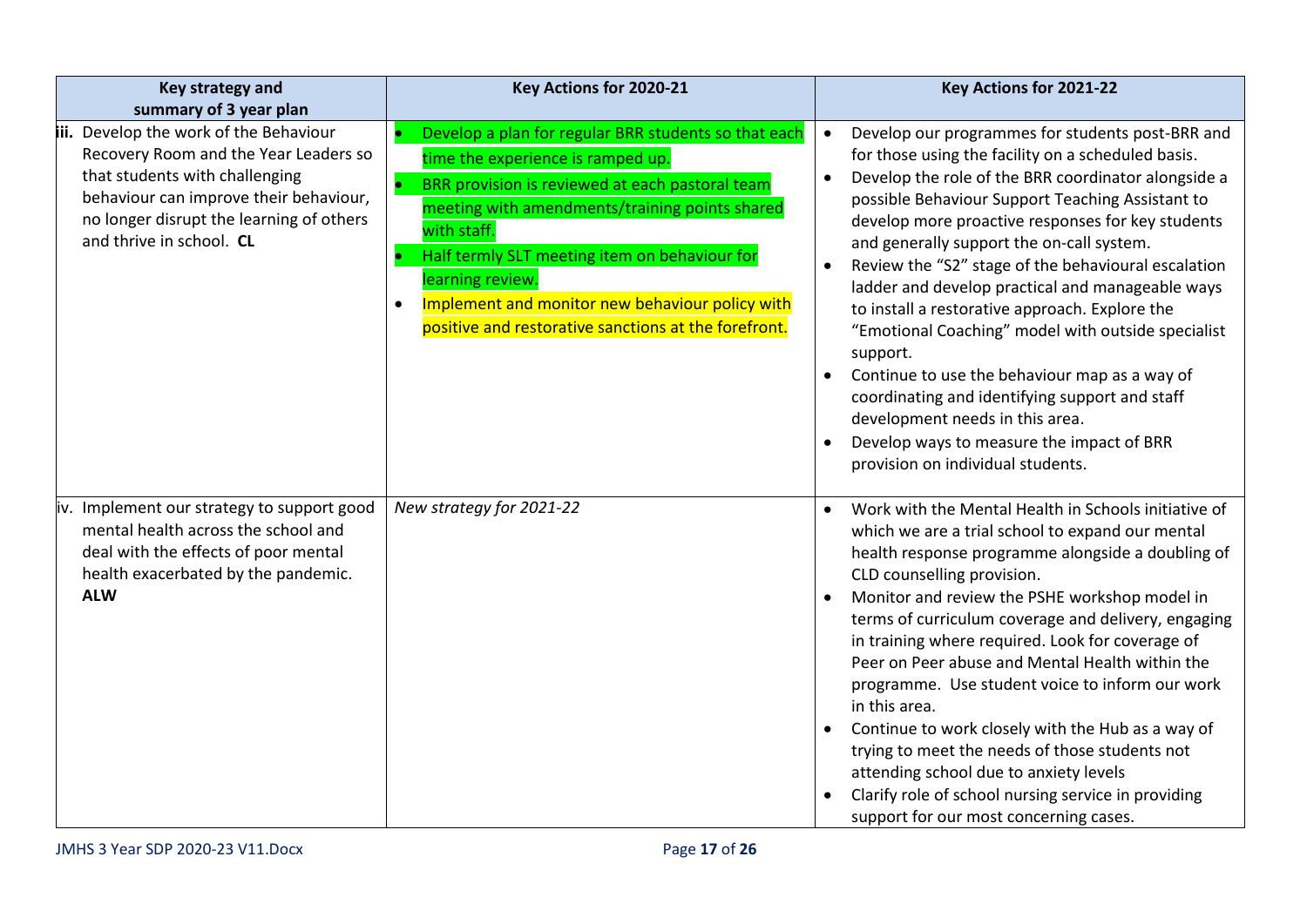| Key strategy and                                                                                                                                                                       | Key Actions for 2020-21  | Key Actions for 2021-22                                                                                                                                                                                                                                                                                                                                                                                                                                                                                                                                                                                                                                                                                                                                                                                                                                                                                                                                                                                                                                                                                                                                                                                                            |
|----------------------------------------------------------------------------------------------------------------------------------------------------------------------------------------|--------------------------|------------------------------------------------------------------------------------------------------------------------------------------------------------------------------------------------------------------------------------------------------------------------------------------------------------------------------------------------------------------------------------------------------------------------------------------------------------------------------------------------------------------------------------------------------------------------------------------------------------------------------------------------------------------------------------------------------------------------------------------------------------------------------------------------------------------------------------------------------------------------------------------------------------------------------------------------------------------------------------------------------------------------------------------------------------------------------------------------------------------------------------------------------------------------------------------------------------------------------------|
| summary of 3 year plan                                                                                                                                                                 |                          |                                                                                                                                                                                                                                                                                                                                                                                                                                                                                                                                                                                                                                                                                                                                                                                                                                                                                                                                                                                                                                                                                                                                                                                                                                    |
|                                                                                                                                                                                        |                          | Build on existing staff well-being strategy developed<br>$\bullet$<br>by AWC. JMK to support AWC in this area. Education<br>Wellbeing for staff Charter to be considered as part<br>of updated strategy review.<br>Put in place Sixth Form buddies to support lower<br>school students.                                                                                                                                                                                                                                                                                                                                                                                                                                                                                                                                                                                                                                                                                                                                                                                                                                                                                                                                            |
| v. Educate students and develop a school<br>wide strategy to ensure an inclusive<br>ethos based on equality, respect for all<br>and zero tolerance of discrimination and<br>abuse. ALW | New strategy for 2021-22 | Increase awareness of the equalities policy amongst<br>$\bullet$<br>all stakeholders, including the targets in the policy to<br>improve student voice and curriculum provision in<br>this area.<br>Fully establish a high quality PSHE/RSE model that<br>prepares students to form a full range of healthy and<br>positive relationships in a modern diverse society.<br>To have vehicles to consistently take on the views<br>and experiences of staff, students and their families<br>in our efforts to implement this policy and<br>subsequent actions plans<br>To remain "in tune" with contextual safeguarding in<br>the local area and local experiences which focus on<br>misogyny, with extremism and prejudices<br>surrounding the GRT and Easter European<br>communities.<br>Develop initiatives to harness student voice as part<br>of all ongoing work on the pastoral improvement<br>plan.<br>Put in place a clear protocol for dealing with<br>incidents and re-educating those involved.<br>Do more work on finding out the extent of<br>$\bullet$<br>sexualised comments and behaviour that some<br>students find intimidating and plan actions to<br>address this behaviour and eliminate sexualised<br>comments. |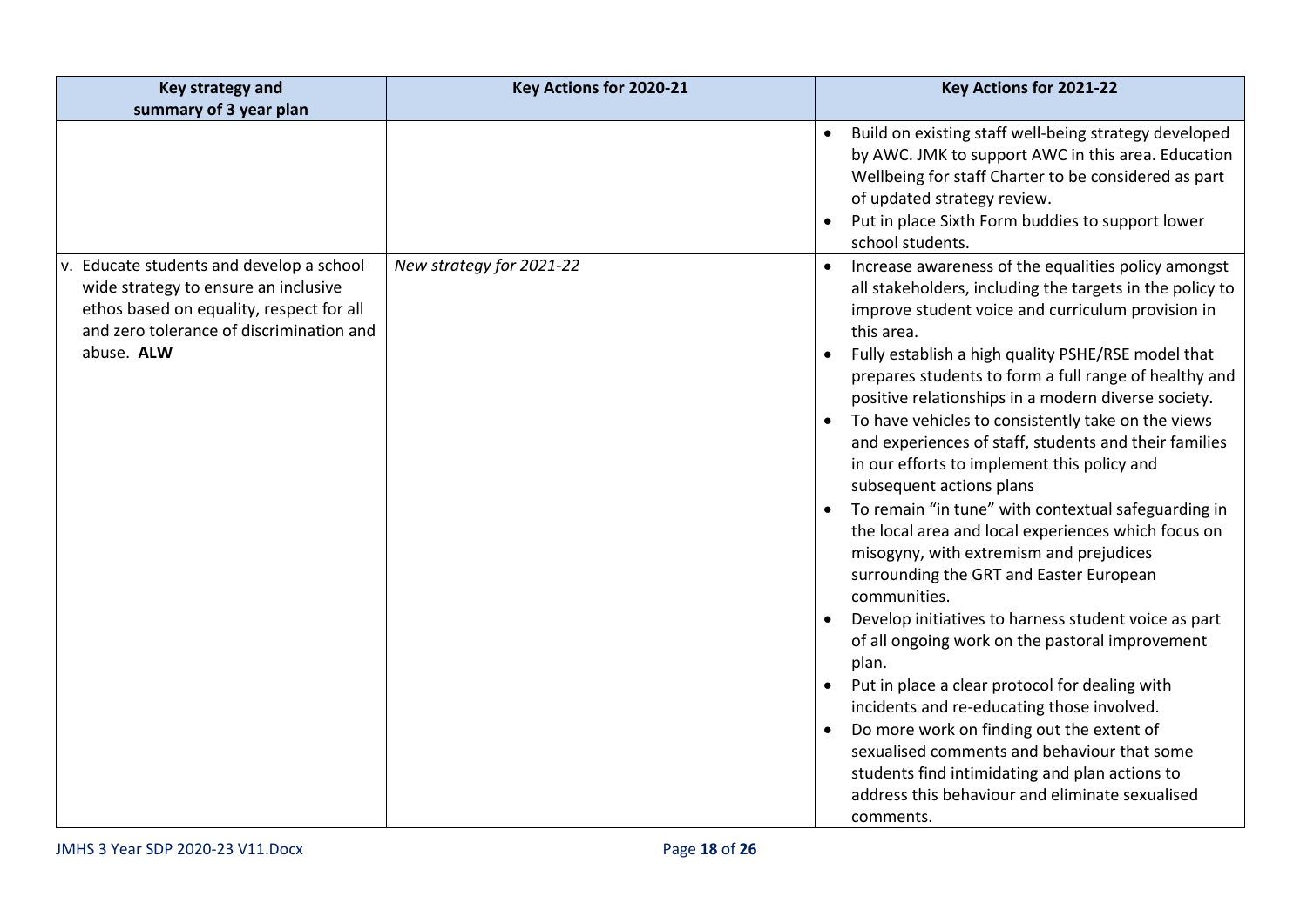| Key strategy and<br>summary of 3 year plan                                                                                                                | Key Actions for 2020-21  | Key Actions for 2021-22                                                                                                                                                                                                                                                                                                                                                                                                                                                     |
|-----------------------------------------------------------------------------------------------------------------------------------------------------------|--------------------------|-----------------------------------------------------------------------------------------------------------------------------------------------------------------------------------------------------------------------------------------------------------------------------------------------------------------------------------------------------------------------------------------------------------------------------------------------------------------------------|
| vi. Increase whole school attendance<br>through a more rigorous and systematic<br>approach of challenging absence and<br>encouraging high attendance. DLW | New strategy for 2021-22 | Adapt approach to authorising/not authorising<br>absence - revise procedure for SMcC to check,<br>record and challenge absence.<br>Revise policy to reflect change in procedures.<br>Attendance letters updated, including half-termly<br>positive attendance letters.<br>Devise clearer system of escalation for unauthorised<br>absence.<br>Ensure YLs and tutors keep attendance high profile.<br>Fortnightly review of key students including YL,<br>SMcC and Jo Ellis. |

**D. Develop our staff skills in all areas but especially in successfully teaching the curriculum, managing challenging behaviour and motivating students to be conscientious, considerate and co-operative. Also monitor and support staff well-being.**

## *Evaluation: Good progress*

- *Successful training on using Microsoft Teams to deliver live lessons and on using new touchscreen panels and visualizers*
- *All Subject Leaders completed 'curriculum design workbook'*
- *Staff are developing their effectiveness at managing challenging behaviour*
- *Nature of training opportunities limited by COVID*

| Key strategy and<br>summary of 3 year plan                                                                                                                                                | Key Actions for 2020-21                                                                                                                                                                             | Key Actions for 2021-22                                                                                                                                                         |
|-------------------------------------------------------------------------------------------------------------------------------------------------------------------------------------------|-----------------------------------------------------------------------------------------------------------------------------------------------------------------------------------------------------|---------------------------------------------------------------------------------------------------------------------------------------------------------------------------------|
| i. Use lesson visits from senior staff,<br>curriculum leaders and the School<br>Improvement Partner to provide<br>positive, constructive feedback and<br>coaching for teaching skills and | Agree as an SLT a protocol for providing feedback following<br>lesson visits.<br>Implement the protocol to provide constructive positive<br>feedback to staff. We have given some feedback to staff | Identify support mechanisms for individual<br>teachers where lesson visits identify the<br>need for improvement.<br>Ensure the support mechanisms are skilfully<br>implemented. |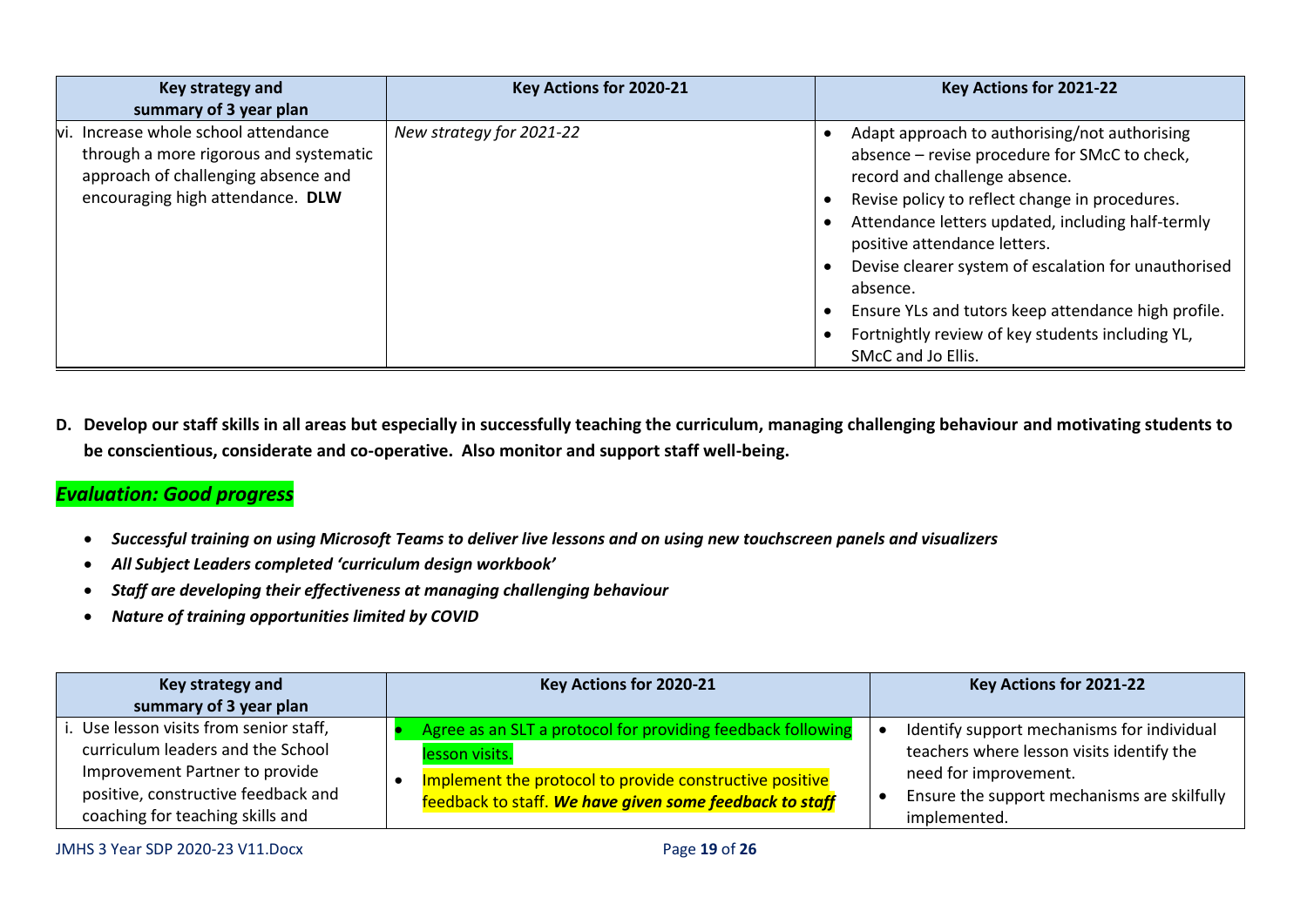| Key strategy and<br>summary of 3 year plan                                                                         | Key Actions for 2020-21                                                                                                                                                                                                                                                                                                                                                                                                                                                                                                                                                                                                                                                                                                                                    | Key Actions for 2021-22                                                                                                                                                                                                                                                                                                |
|--------------------------------------------------------------------------------------------------------------------|------------------------------------------------------------------------------------------------------------------------------------------------------------------------------------------------------------------------------------------------------------------------------------------------------------------------------------------------------------------------------------------------------------------------------------------------------------------------------------------------------------------------------------------------------------------------------------------------------------------------------------------------------------------------------------------------------------------------------------------------------------|------------------------------------------------------------------------------------------------------------------------------------------------------------------------------------------------------------------------------------------------------------------------------------------------------------------------|
| behaviour management skills. AE &<br><b>AWC</b>                                                                    | but took account of the very difficult circumstances all staff<br>are facing.                                                                                                                                                                                                                                                                                                                                                                                                                                                                                                                                                                                                                                                                              | Put in place a new process for supporting<br>$\bullet$<br>effective delivery of the curriculum including<br>lesson visits, work scrutiny, small group<br>discussions with students and meeting with<br>the class teacher.                                                                                              |
| ii. Provide bespoke coaching and support<br>for new teachers and staff and selected<br>others. AWC & PMH           | Ensure ITT and NQT colleagues are given clear expectations<br>and training to support. Half termly update meeting with<br>mentors and coordinator.<br>Organise additional support and coaching from an<br>experienced and successful teacher for all teachers in the<br>second year of teaching.<br>Identify more experienced colleagues who may benefit from<br>bespoke support and put in place support from their line<br>manager or from a senior member of staff. This was put<br>into place for three teachers.<br>Two-year NQT Induction is planned nationally from<br>September 2021; develop a programme which fully reflects<br>the Standards within The Early Career Framework, and<br>other entitlements for supporting early career teachers. | Implement the two-year Early Careers<br>$\bullet$<br>Framework for new teachers.<br>Further refine and improve new staff<br>induction.<br>Put in place precise and carefully monitored<br>$\bullet$<br>extended support for teachers identified as<br>needing support and coaching.                                    |
| iii. Use INSET days to deliver a programme<br>geared to improve teaching and class<br>management skills. AWC & SLT | Keep class management and effective implementation of<br>$\bullet$<br>restorative S2 high profile throughout year. Staff briefings,<br><b>INSET time and training afternoons should enable regular</b><br>review and reinforcement. COVID restrictions made<br>restorative S2s particularly difficult to implement<br>Embed the 10 agreed strategies for de-escalation and<br>conflict management.<br>Continue training staff on the use of Microsoft Teams and<br>other effective use of ICT as a teaching tool.                                                                                                                                                                                                                                          | Train teachers to use touchscreens in an<br>$\bullet$<br>interactive way<br>Develop effective interactive training on<br>$\bullet$<br>class management and dealing with<br>challenging behaviour<br>Change the emphasis from designing an<br>effective curriculum to effectively teaching a<br>high-quality curriculum |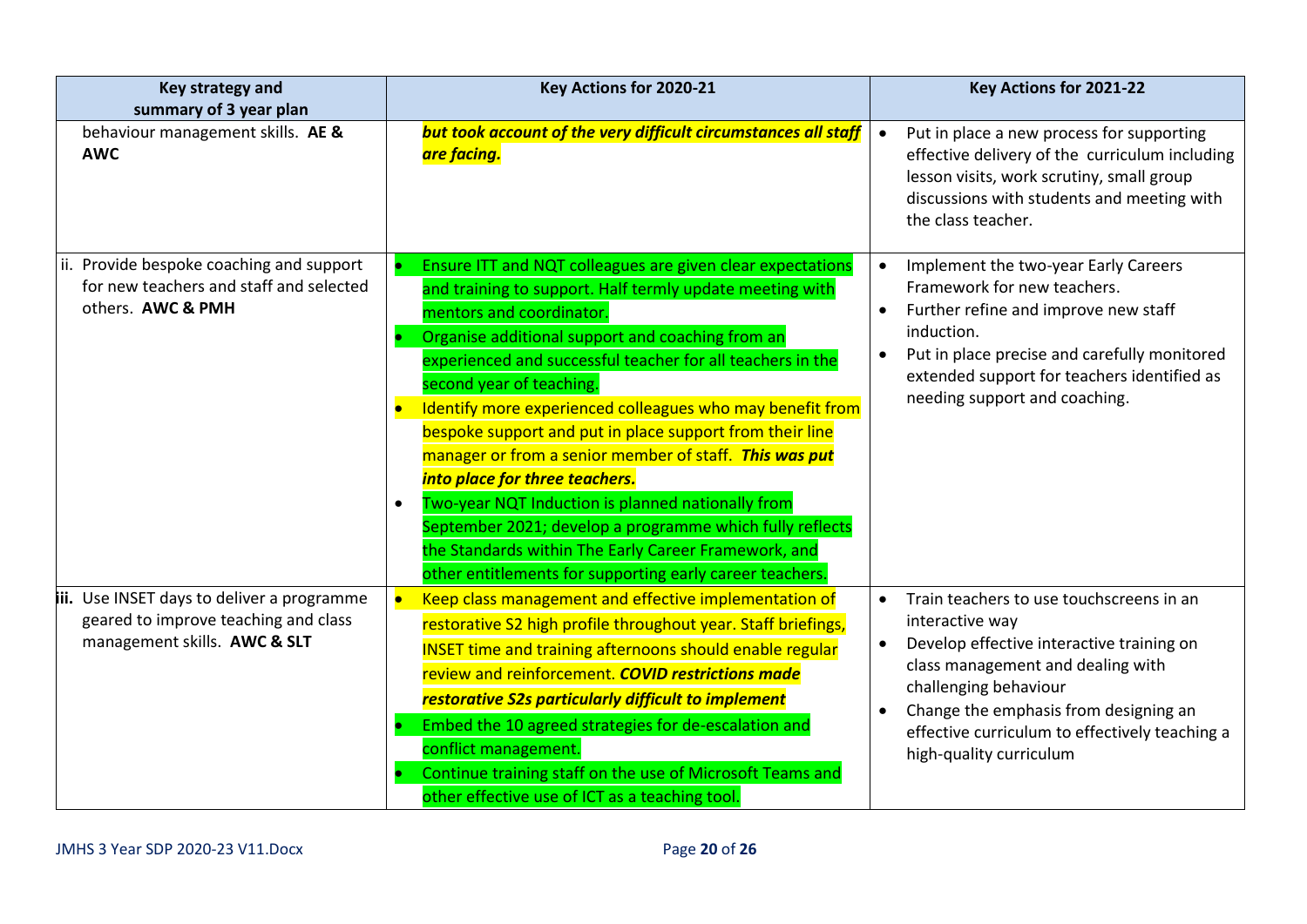| <b>Key strategy and</b>                                                                                                                                                            | Key Actions for 2020-21                                                                                                                                                                                                                                                                                                                                                                                                                                          | Key Actions for 2021-22                                                                                                                                                                                                                                                                                                                                                                                                                                                                                                                                                     |
|------------------------------------------------------------------------------------------------------------------------------------------------------------------------------------|------------------------------------------------------------------------------------------------------------------------------------------------------------------------------------------------------------------------------------------------------------------------------------------------------------------------------------------------------------------------------------------------------------------------------------------------------------------|-----------------------------------------------------------------------------------------------------------------------------------------------------------------------------------------------------------------------------------------------------------------------------------------------------------------------------------------------------------------------------------------------------------------------------------------------------------------------------------------------------------------------------------------------------------------------------|
| summary of 3 year plan<br>iv. Provide every member of staff ways to<br>develop their skills to make a more<br>effective contribution to JMHS and<br>develop their career. AE & SLT | Use INSET Day sessions to deliver a series of interactive<br>$\bullet$<br>sessions based on embedding knowledge in longer term<br>memory, connecting ideas and concepts and applying<br>knowledge in a variety on contexts.<br>$\bullet$<br>Seek to use appraisal and line management in a more<br>$\bullet$<br>developmental way, finding out how individual staff wish to<br>develop their career and finding ways to achieve this. With                       | Make undertaking an online National College<br>$\bullet$<br>course an appraisal target for all staff<br>Create an opportunity for 4-8 staff to have a<br>$\bullet$<br>secondment to the Senior Leadership Team                                                                                                                                                                                                                                                                                                                                                              |
|                                                                                                                                                                                    | all the extra pressures caused by COVID restrictions, online<br>teaching etc, we decided to make appraisal 'light touch'<br>Follow up the excellent research and projects produced by<br><b>NPQML</b> participants.<br>Continue to develop training opportunities for all staff in the<br>areas of safeguarding and behaviour management using<br>online/digital platforms.<br>Develop a programme for improving and sustaining staff IT<br>$\bullet$<br>skills. | to gain further expertise and learn from SLT<br>colleagues.<br>Create a voluntary position of Senior Tutor to<br>give staff interested in pastoral leadership<br>the opportunity to work alongside a year<br>leader.<br>Support colleagues to undertake NPSQL<br>$\bullet$<br>qualification.                                                                                                                                                                                                                                                                                |
| v. Put in place a whole staff training<br>programme on effective teaching of<br>mixed attainment classes. KB                                                                       | New strategy for 2021-22                                                                                                                                                                                                                                                                                                                                                                                                                                         | Produce a series of power point resources to<br>$\bullet$<br>deliver to all staff on three termly INSET days<br>which cover high quality teaching of mixed<br>attainment classes.<br>September INSET: Rationale for mixed<br>$\bullet$<br>attainment teaching, using data to produce<br>effective seating plans and provide strategies<br>for effective use of TAs in the classroom.<br>January INSET: Improving teaching of mixed<br>attainment classes by sharing effective<br>strategies such as scaffolding. Moving onto<br>how to support access arrangements testing. |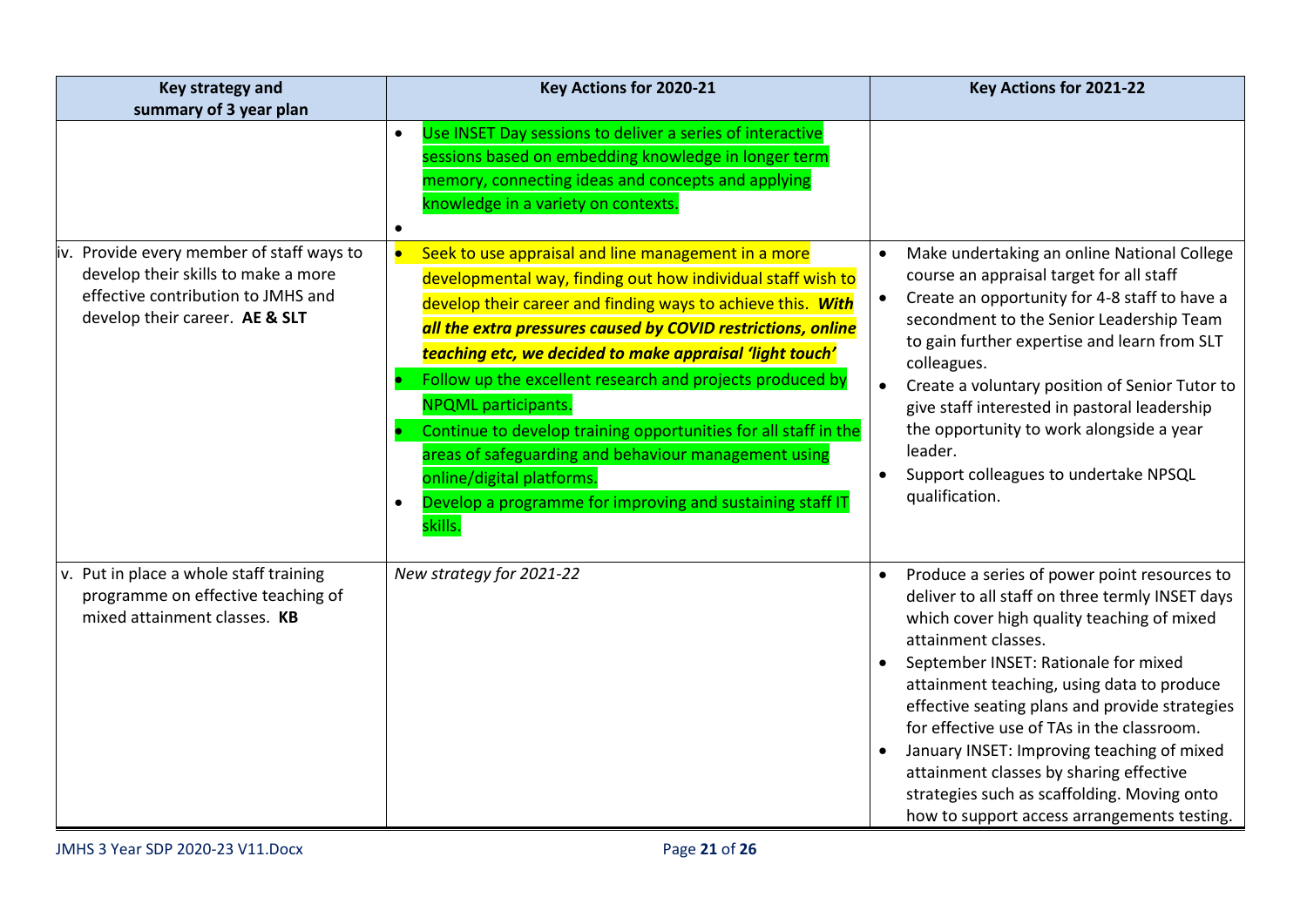| Key strategy and<br>summary of 3 year plan | Key Actions for 2020-21 | Key Actions for 2021-22                                                                                                                                                                                                                                                                                                                |
|--------------------------------------------|-------------------------|----------------------------------------------------------------------------------------------------------------------------------------------------------------------------------------------------------------------------------------------------------------------------------------------------------------------------------------|
|                                            |                         | April INSET: Updating curriculum plans in<br>light of effective strategies tried, for mixed<br>attainment teaching.<br>Work collaboratively with ATO to produce<br>and deliver these sessions to all staff.<br>Observe the strategies being used effectively<br>within each faculty and give honest feedback<br>to enable improvement. |

**E. Develop JM6 to become a dynamic and exciting sixth form where students experience excellent learning and teaching, can access a wide range of enrichment activities and receive excellent bespoke support and guidance** 

*Overall: Strong teaching and development of the JM6 curriculum, some improvement made to sixth form recruitment from 32% to 39% but further improvements to recruitment needed*

- *Effective sixth form teaching including during lockdown*
- *Greater involvement of Sixth Form Leadership Team in recruitment*
- *Y11 masterclasses initiated*
- *Many activities curtailed due to COVID/lockdown, but recruitment has slightly improved to 39%*
- *Negative effect of low recruitment on funding and staffing*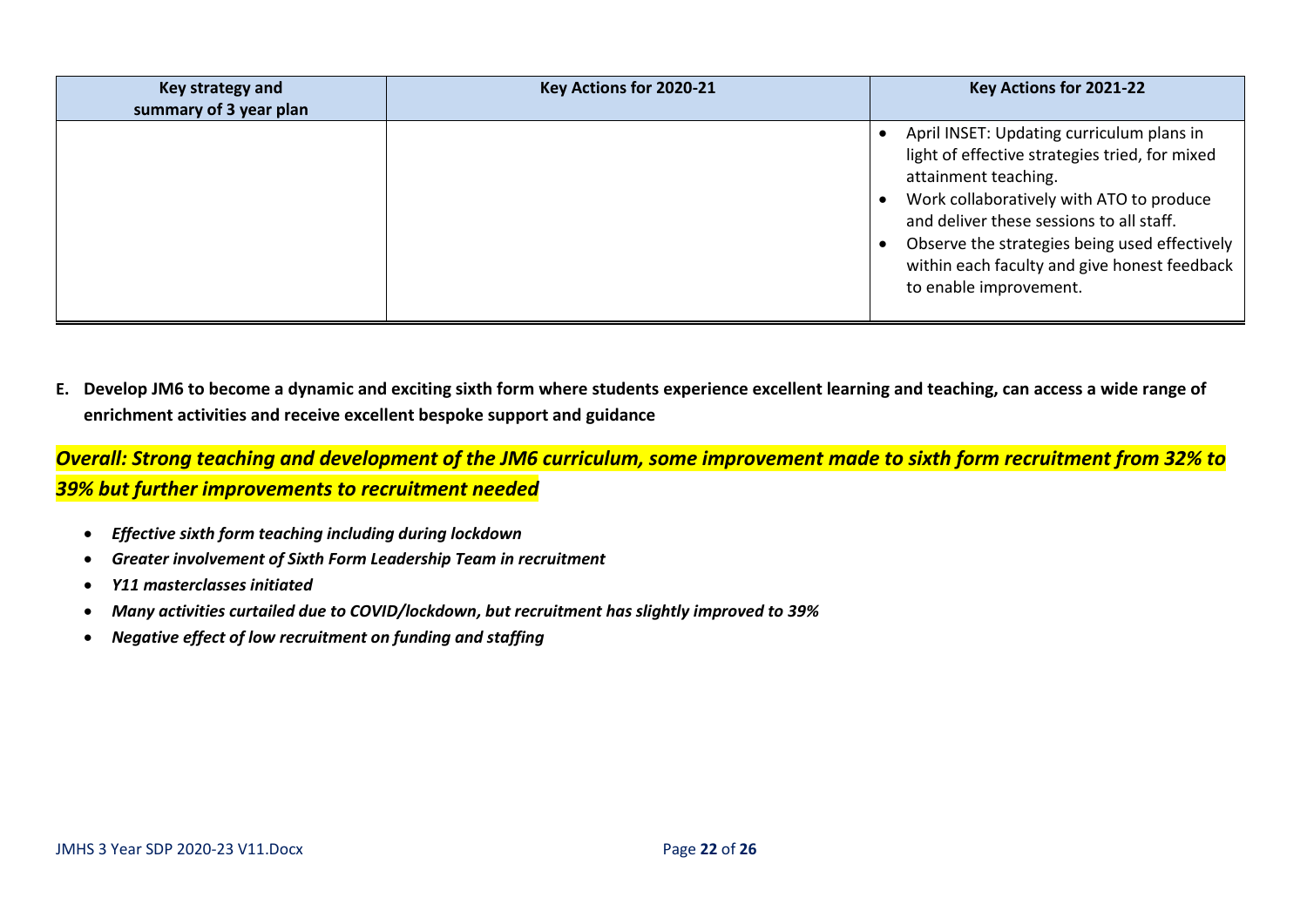| Key strategy and<br>summary of 3 year plan                                                                                                         | Key Actions for 2020-21                                                                                                                                                                                                                                                                                                                                                                                                                                                                                                | Key Actions for 2021-22                                                                                                                                                                                                                                                                                                                                                                                                                                                                                                                                           |
|----------------------------------------------------------------------------------------------------------------------------------------------------|------------------------------------------------------------------------------------------------------------------------------------------------------------------------------------------------------------------------------------------------------------------------------------------------------------------------------------------------------------------------------------------------------------------------------------------------------------------------------------------------------------------------|-------------------------------------------------------------------------------------------------------------------------------------------------------------------------------------------------------------------------------------------------------------------------------------------------------------------------------------------------------------------------------------------------------------------------------------------------------------------------------------------------------------------------------------------------------------------|
| i. Review and redesign JM6 curriculum to<br>enable all students to experience<br>excellent learning and teaching and to<br>make strong progress MH | MH to produce a sixth form curriculum overview<br>stating the overarching aims for our sixth form<br>curriculum design and how student learning is<br>maximised by October 2020.<br>Subject curriculum overviews to be completed by<br>December 2020.<br>Detailed subject plans to be completed by May<br>2021.<br>SIP to review overarching sixth form curriculum<br>$\bullet$<br>overview in November 2020 and subject curriculum<br>planning in June 2021 and provide feedback so that<br>improvements can be made. | SIP to review overarching sixth form curriculum<br>$\bullet$<br>overview in June/July 2021 THIS HAS BEEN<br>COMPLETED and subject curriculum planning in<br>Autumn 2021 and provide feedback so that<br>improvements can be made.<br>MH to collate feedback from SIP and produce second<br>$\bullet$<br>draft of JM6 Curriculum Intent and overview<br>document.<br>SLT members to monitor and guide Faculty Leaders<br>$\bullet$<br>and subject staff via line management.<br>Detailed sixth form curriculum plans to be completed<br>$\bullet$<br>by June 2022. |
| ii. Continue to improve systems for<br>pastoral care and enrichment in JM6<br>MH & SFLT                                                            | Use student surveys, focus groups and feedback to<br>$\bullet$<br>identify strengths and areas for improvement in<br>current provision.<br>Plan improvement based on this feedback by Feb<br>2021.                                                                                                                                                                                                                                                                                                                     | Continue with 1 to 1 mentoring support that<br>$\bullet$<br>students' value so highly.<br>Review SMSC with more focus on respect for<br>$\bullet$<br>girls/women and identifying potentially abusive<br>relationships.<br>Increase time devoted to financial life skills/ literacy.<br>$\bullet$<br>Expand enrichment programme to include further<br>$\bullet$<br>Arts, Science, Technology, Engineering &<br>Mathematics (STEM), and Life skills programmes.                                                                                                    |
| iii. JM6 recruitment: Increase the numbers<br>of students in our sixth form so that<br>50% of Y11 progress to JM6. MH                              | Ensure a greater range of vocational courses in the<br>$\bullet$<br>sixth form to attract larger numbers of students.<br>Mitigate limitations to usual recruitment events and<br>$\bullet$<br>activities by finding ways to clearly and consistently<br>deliver the key message of an inclusive sixth form<br>with lower entry requirements across to Y10 in<br>particular. Although disappointing all reasonable                                                                                                      | Explore viability and interest in Film Studies, Politics<br>$\bullet$<br>and Sociology during Y10 Futures discussions with<br>possible implementation of one in Sept 2022 and<br>another in Sept 2023.<br>Ambitious recruitment plan instigated from Summer<br>2021 to include:<br>Enhanced 3 day transition for Y11 students (going<br>$\bullet$<br>the extra mile compared to competitors)                                                                                                                                                                      |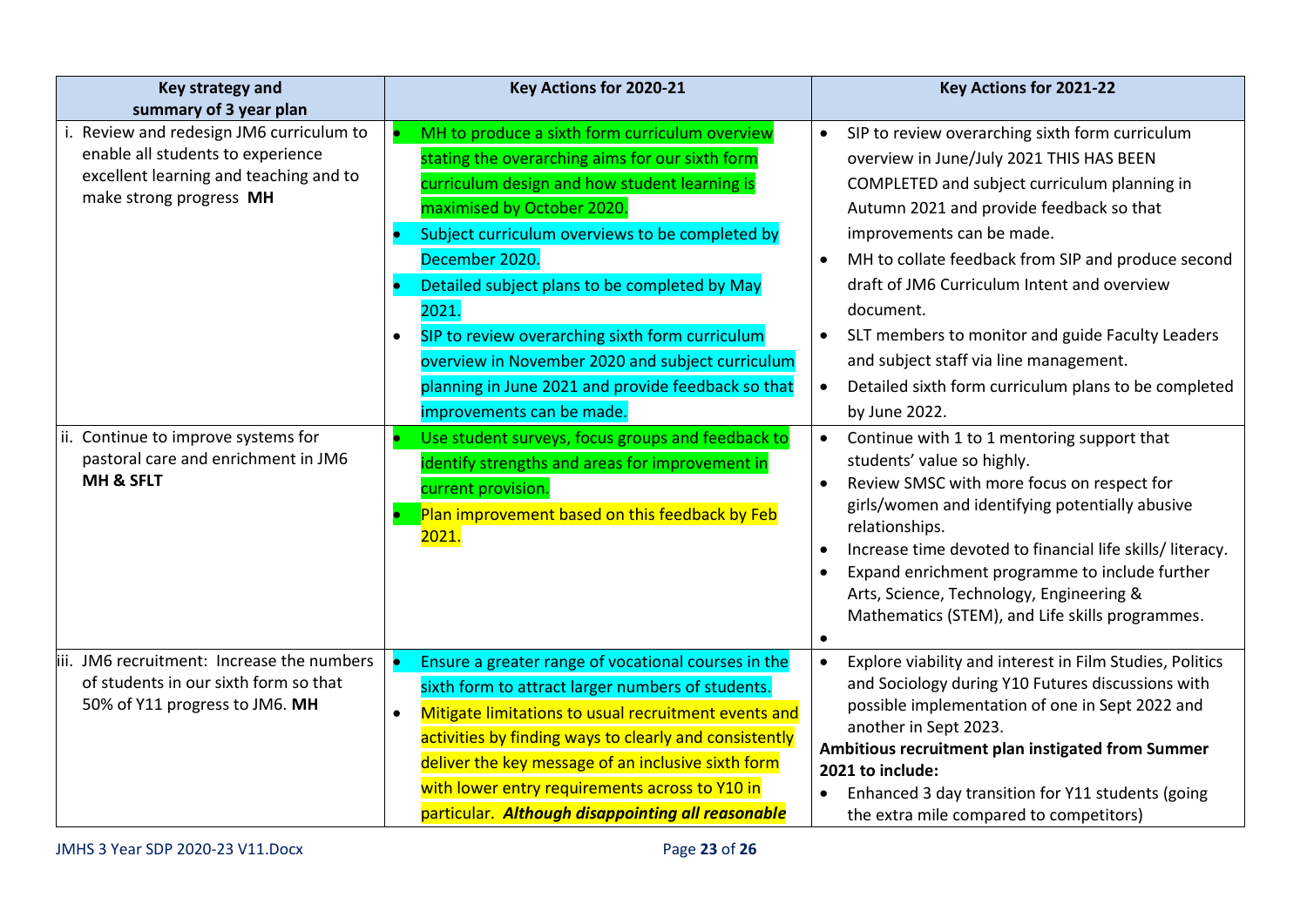| Key strategy and                                                                                                                      | Key Actions for 2020-21                                                                                  | Key Actions for 2021-22                                                                                                                                                                                                                                                                                                                                                                                                                                                                                                                                                                                                                                                                                                                                                                                                                                  |
|---------------------------------------------------------------------------------------------------------------------------------------|----------------------------------------------------------------------------------------------------------|----------------------------------------------------------------------------------------------------------------------------------------------------------------------------------------------------------------------------------------------------------------------------------------------------------------------------------------------------------------------------------------------------------------------------------------------------------------------------------------------------------------------------------------------------------------------------------------------------------------------------------------------------------------------------------------------------------------------------------------------------------------------------------------------------------------------------------------------------------|
| summary of 3 year plan                                                                                                                |                                                                                                          |                                                                                                                                                                                                                                                                                                                                                                                                                                                                                                                                                                                                                                                                                                                                                                                                                                                          |
|                                                                                                                                       | <b>measures under Covid restrictions to promote JM6</b><br>and discuss options with students were taken. | Post-16 Options/JM6 focus week from 28 <sup>th</sup> June<br>$\bullet$<br>Increased JM6 Student Leadership opportunities and<br>$\bullet$<br>opportunities for them to work with lower school<br>students including support for early entrants.<br>Subject masterclasses in all subjects in early Y11 to<br>$\bullet$<br>enthuse and excite students.<br>Enhanced Sport, Arts & STEM activities for JM6<br>$\bullet$<br>students (some will involve Y10/11)<br>Revamp of promotional literature to include e-<br>prospectus, promotional video and social media<br>presence.<br>Increased number of Sixth Form trips to include an<br>$\bullet$<br>inclusive London trip and Headline trip for Summer                                                                                                                                                    |
| iv. Develop a Y7-Y13 culture throughout<br>JMHS so that students in Y7-Y11<br>appreciate the strengths of the Sixth<br>Form. AWC & MH | New strategy for 2021/22                                                                                 | 2023/4.<br>Focussed 'Futures' week for Y9 & 10 with advice on<br>$\bullet$<br>post-16 options and JM6 key strengths &<br>opportunities.<br>Assemblies with all Year groups in Autumn term to<br>$\bullet$<br>introduce student leaders and positive perspectives<br>on JM6.<br>Increased exposure of lower school to our best JM6<br>students/ student leaders via roles running lower<br>school clubs, more Learning Support Assistants and<br>supporting tutor groups.<br>New large monitors in key footfall areas such as<br>Community lounge/dining room to update lower<br>school on JM6 opportunities and achievements.<br>Use Social Media to push out same information to<br>$\bullet$<br>parents, students and community.<br>Use student survey to identify more when students<br>$\bullet$<br>start to think about post-16 options and the key |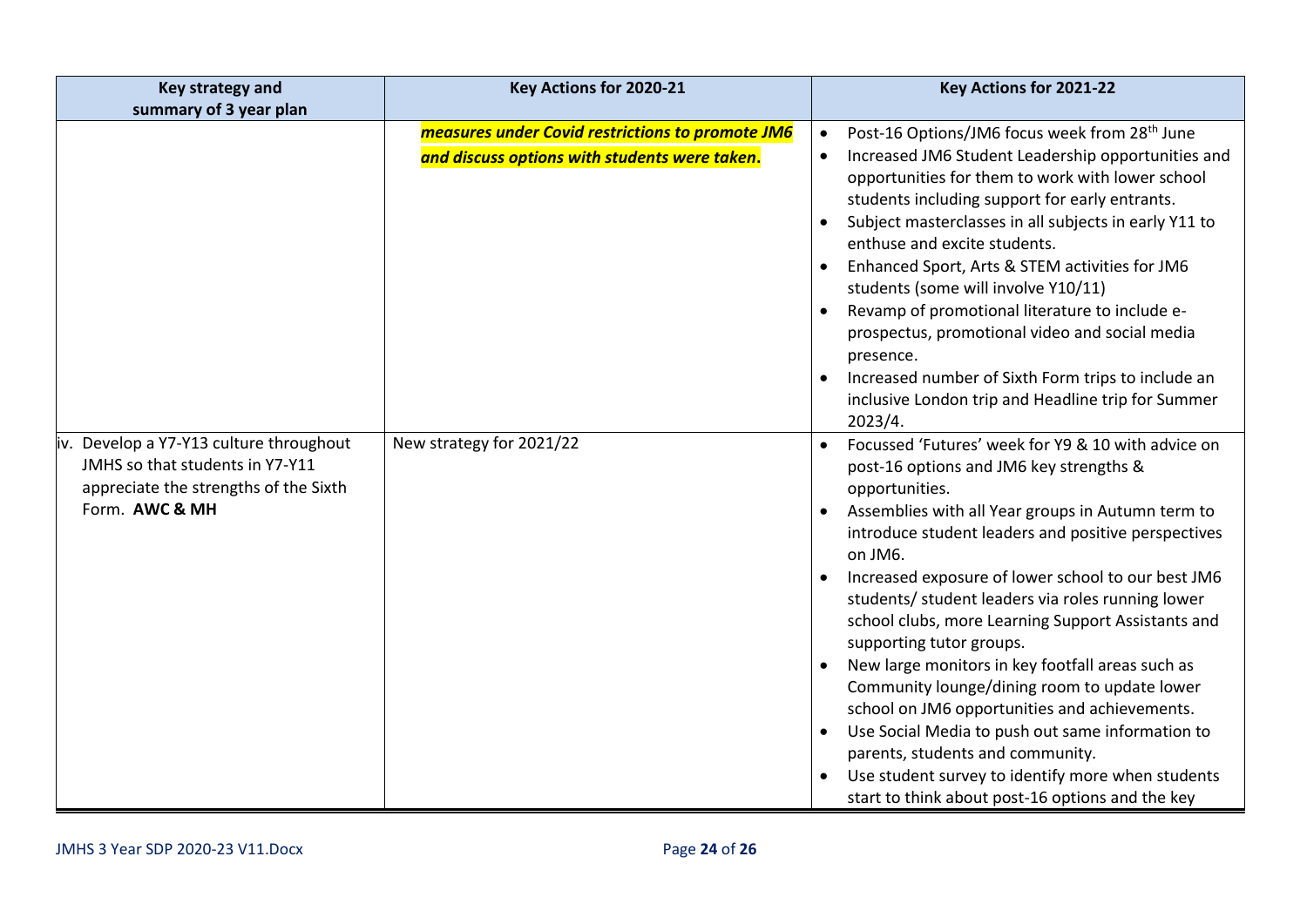| Key strategy and<br>summary of 3 year plan | Key Actions for 2020-21 | Key Actions for 2021-22                                                               |
|--------------------------------------------|-------------------------|---------------------------------------------------------------------------------------|
|                                            |                         | factors they consider - adapt strategy/ timings in line $\parallel$<br>with findings. |

## **F. Other strategies**

| Key strategy and<br>summary of 3 year plan                                                                                                                                                                                     | Key Actions for 2020-21                                                                                                                                                                                                                                                                                                                                                                                                                                                                                                                                    | Key Actions for 2021-22                                                                                                                                                                                                                                                                                                                                                                                                               |
|--------------------------------------------------------------------------------------------------------------------------------------------------------------------------------------------------------------------------------|------------------------------------------------------------------------------------------------------------------------------------------------------------------------------------------------------------------------------------------------------------------------------------------------------------------------------------------------------------------------------------------------------------------------------------------------------------------------------------------------------------------------------------------------------------|---------------------------------------------------------------------------------------------------------------------------------------------------------------------------------------------------------------------------------------------------------------------------------------------------------------------------------------------------------------------------------------------------------------------------------------|
| i. Explore options for greener and better<br>value energy. AE                                                                                                                                                                  | Identify a team of staff and/or governors who have<br>time and knowledge to properly investigate this and<br>make a series of recommendations and report back<br>to governors by March 2021.<br>Some practical improvements were made including<br>installing touch screens, new computers with lower<br>carbon footprint throughout the school and low<br>energy lighting in some areas.                                                                                                                                                                  | Joanne Hickling (New finance manager) to<br>investigate strategies and work with Nina Shields to<br>find partners to reduce energy consumption and our<br>carbon footprint.<br>Continue to introduce modern low energy lighting<br>$\bullet$<br>throughout the school.<br>Continue integration of sustainability issue into the<br>$\bullet$<br>curriculum particularly science and geography and in<br>the assembly /PSHE programme. |
| ii. Use parental, student and staff feedback<br>including from questionnaires to make<br>JMHS a better place to learn and work<br>for all members of the school,<br>maximising student and staff welfare<br>and well-being. AE | Schedule one student, one parent and one staff<br>survey per term to gain feedback on the curriculum,<br>learning and teaching and school life. Give a specific<br>theme to each survey with the first term focussing<br>on the revised year group based pastoral system and<br>behavioural reforms. Follow up each survey with<br>recommendations and action.<br>Develop work of groups such as the environmental<br>group to address issues identified in the surveys.<br>Use the surveys to plan steps to increase wellbeing<br>for students and staff. | Continue to use staff, student and parent surveys to<br>$\bullet$<br>improve learning and teaching, pastoral support and<br>all aspects of school life.                                                                                                                                                                                                                                                                               |